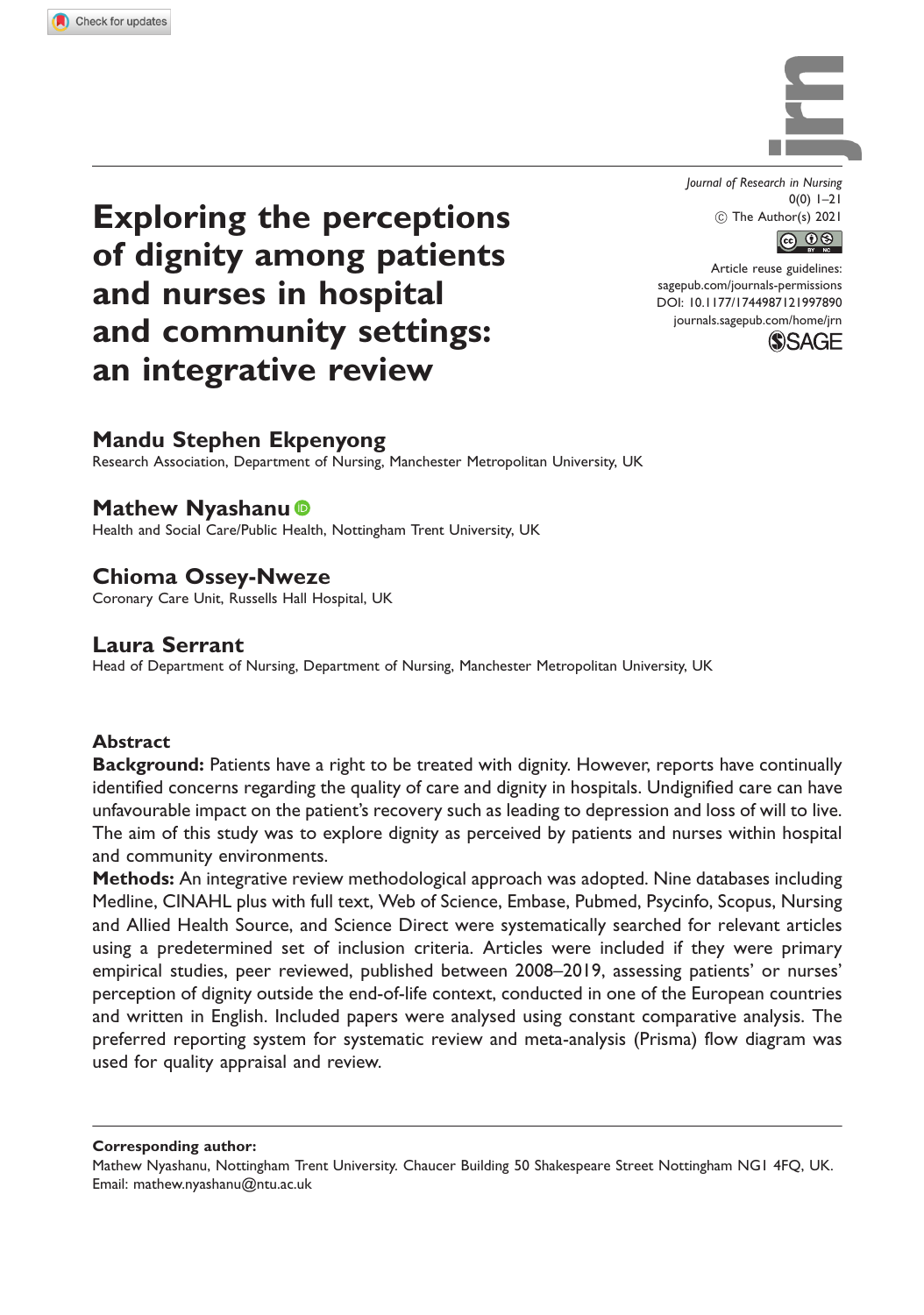Results: Fourteen relevant articles were included in this review. Four overarching themes and 10 subthemes were identified as impacting on patient dignity. Overarching themes include autonomy, healthcare delivery factors, organisational factors and the meaning of dignity, whilst subthemes include dependence/independence, choice, staff attitudes, communication, privacy, structure of services, staff shortages, physical environment, respect and person-centred care.

Conclusion: There are a wide range of factors impacting on patient dignity. Adopting evidencebased interventions supported by adequate theoretical backing can help to enhance patient dignity in hospital and community settings.

#### Keywords

community, dignity, hospital, nurses, patients, perceptions, setting

# Introduction

Respect for human dignity is a core value of human interaction (Mann, 1998) and is desired by most people irrespective of their condition (Ebrahimi et al., 2012; Jacelon et al., 2004). The respect of human dignity constitutes the foundation on which human rights are based hence, the Universal Declaration of Human Rights states that all humans are equal in dignity and rights (United Nations War Crimes Commission, 1948). Accordingly, the World Health Organization (1994) in a declaration on the promotion of patients' rights in Europe states that 'patients have the right to be treated with dignity'. Dignity has been shown to have an important influence on the patient's care journey. For example, Williams and Irurita (2004) found that care believed to be dignified provided emotional comfort which in turn enhanced recovery. Conversely, undignified care can have an unfavourable impact on the patient's recovery such as leading to depression, loss of will to live (Chochinov et al., 2002) and feelings of worthlessness (Jacobson, 2009). This can further lead to complaints and sometimes negative media interest (Tadd et al., 2011).

The importance of dignity in nursing is highlighted by the centrality of dignity in various nursing codes of practice across the world. The International Council of Nurses' (ICN, 2012) code states that 'Inherent in nursing is respect for human rights, including cultural rights, the right to life and choice to dignity and to be treated with respect'. Furthermore, ICN (2012) identified maintaining human dignity as an ethical goal of nursing. In the UK, stipulations in the Nursing and Midwifery Council (NMC, 2018) code posited that nurses should act with integrity and honesty when caring for all patients, and must treat patients fairly and give them autonomy. However, it is worthy of note that codes of practice are only relevant if clearly understood. In a European wide study, Tadd et al. (2006) found that nurses had a poor understanding of their professional codes and often relied on personal values and experiences. Furthermore, despite its glaring significance, it is often unclear what dignity means or how it should be defined. Therefore, it can be argued that any requirement to uphold patient dignity is oflittle help if themeaning of dignity is not understood (Barclay, 2016).

Scholars have described the concept of dignity as complex (Leung, 2007; Tranvåg et al., 2015), vague (Høy et al., 2016), abstract (Guo and Jacelon, 2014) and confusing. A review of the theoretical literature suggests that dignity exists in two interdependent yet separate forms. Despite philosophical and disciplinary differences researchers conceptualise dignity as dualistic (Tranvåg et al., 2015) using various terminologies to describe it including objective dignity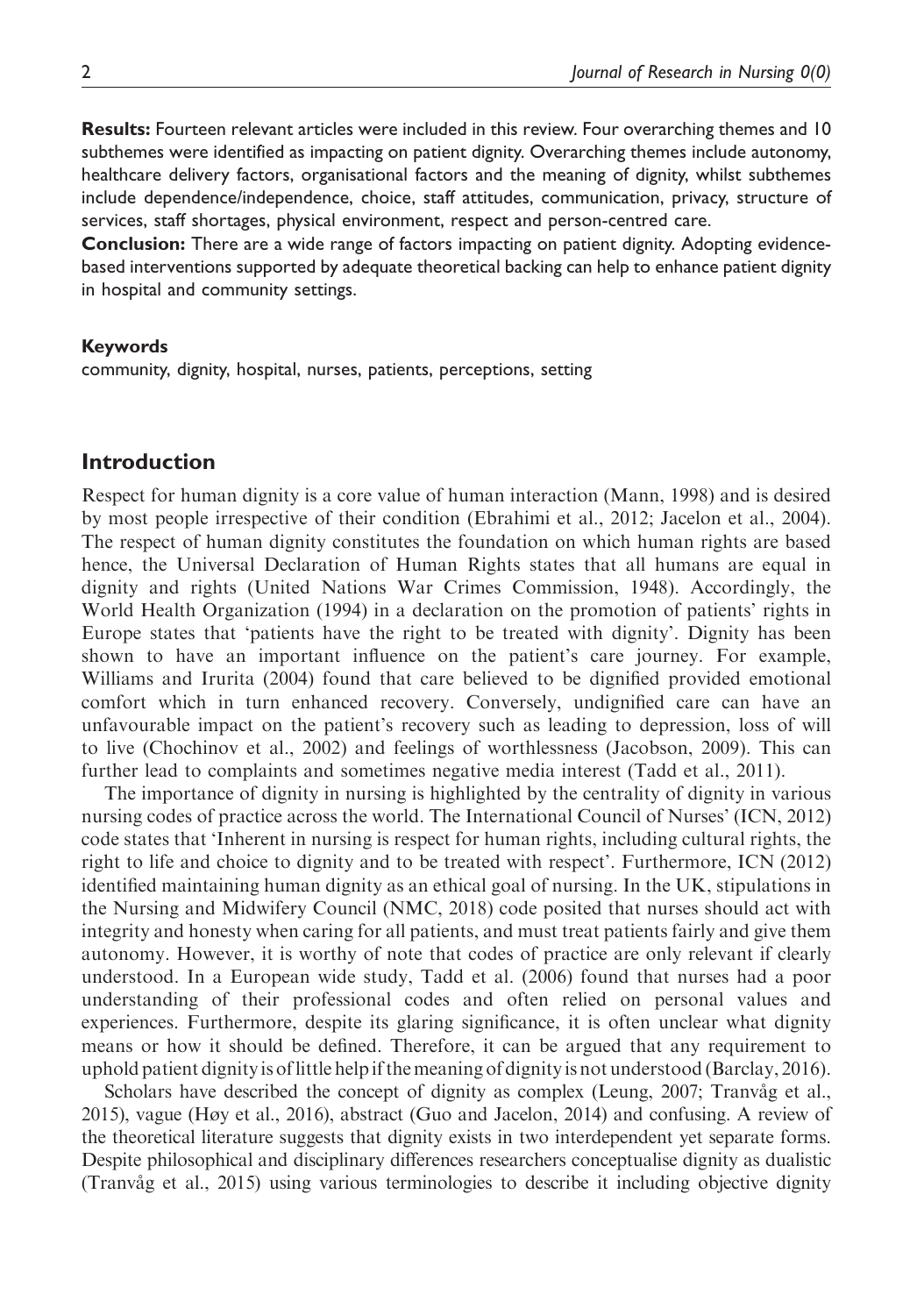versus subjective dignity (Gallagher, 2004), basic dignity versus personal dignity (Leung, 2007), dignity of stature and dignity of merit (Nordenfelt, 2004), absolute dignity versus relative dignity (Edlund et al., 2013) and human dignity versus social dignity (Jacobson, 2009). Whatever terminology is used, most authors suggest that one type of dignity is inherent/ inborn and cannot be reduced or influenced while the other type of dignity is subjective and changeable often influenced by external factors (Tranvåg et al., 2015). This latter form of dignity is of most relevance in the healthcare context as the care we provide can promote or undermine dignity (Nordenfelt and Edgar, 2005). However, despite plentiful research and rich discourse about dignity in care there is no general agreement on what it means (Barclay, 2016).

Several UK reports have identified concerns regarding the quality of care and dignity in hospitals. The Parliamentary and Health Service Ombudsman (2011) identified failings in the basic standards of care such as assistance with feeding, cleaning and comfortable environment, availability of drinking water, and communication. Another report by the Care Quality Commission (2011) on dignity and nutrition of older people identified several indignities including not gaining informed consent, treating patients disrespectfully and discussing patient's personal information in open areas. Mid Staffordshire NHS Foundation Trust Public Inquiry (Francis, 2013) presented horrifying levels of indignity suffered by patients in the care of the hospital as recounted by patients and their family. It has been established that dignity is important to patient care, however evidence suggests that dignity is not always respected and is often undermined. Therefore, there is a need to investigate factors that may impact on a patient's dignity.

## Method

## Search method

The search process entailed a systematic approach applying clear procedures and reflective processes as suggested by Harcourt and Rumsey (2004)in identifying and reviewing articles. Articles were searched for in a systematic manner between January and March 2019. A comprehensive search of the literature was undertaken as suggested by Dixon-Woods et al. (2005) and Walsh and Downe (2005) as this enables the researcher to find every relevant piece of literature which meets the predetermined inclusion criteria, in order to avoid omitting key research whose omission can bias the study.

The following keywords were used in the search: 'dignity', 'perception', 'nurse', 'patient', 'community' and 'hospital'. Words were then first entered individually into specified databases relevant to the topic of study to identify any synonymous words and phrases, alternative terminology, related terms, plurals and variations in word spelling (Cronin et al., 2008). The search was done using the following nine databases: Medline, CINAHL plus with full text, Web of Science, Embase, Pubmed, Psycinfo, Scopus, Nursing and Allied Health Source, and Science Direct. In the first step, the search was carried out according to the purpose of the research and using the selected keywords. While searching, Boolean logical operators such as 'AND' and 'OR' were used to restrict the search.

#### Inclusion/exclusion criteria

To be included in the final review, each article was screened for the following inclusion criteria: written in English; published between 2008 and 2019; published in peer reviewed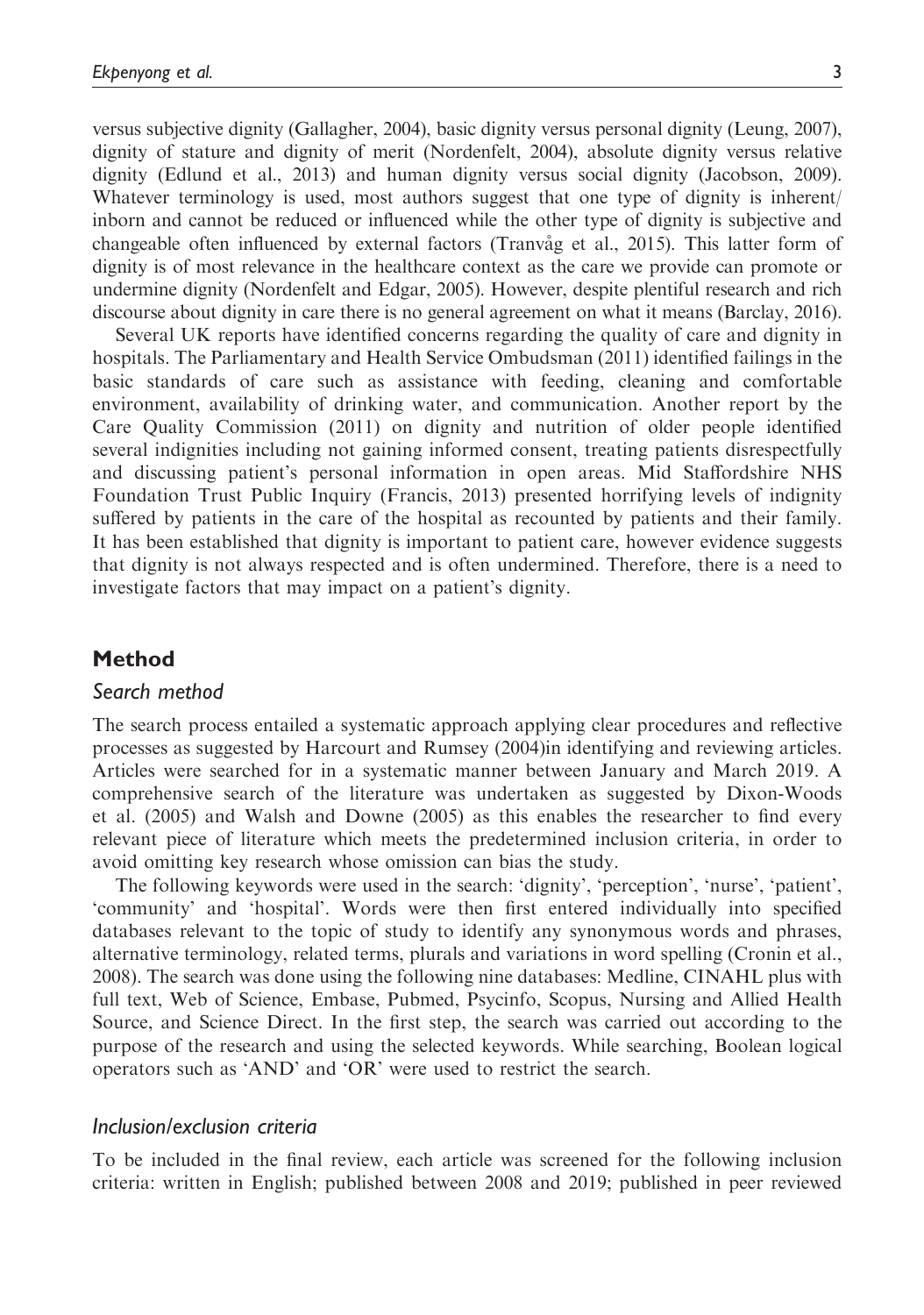journals; conducted in European countries; studies considering perceptions of dignity from patients and nurses in any context except end of life. Only studies conducted in European countries were included in the study because they have similar geographical and cultural features, and it is believed that the perceptions of dignity in these areas may be more alike.

The reason for excluding studies at end of life is because dignity at end of life has been extensively researched and systematic reviews conducted (Ostlund et al., 2012; Pringle et al., 2015; Johnston et al., 2015; Rodriguez-Prat et al., 2016). While there is a substantial body of evidence exploring patients' and nurses' perceptions of dignity outside the context of palliative/end-of-life care, there is a lack of an integrated review of literature analysing and synthesizing this evidence. This study intends to close this gap as it explores this issue in order to advance understanding about this issue and inform practice.

Studies were included if there were more than 50% adults aged over 18 years. One of the inclusion criteria for articles in this study was that at least 50% of their participants were nurses or patients. All primary studies (quantitative, qualitative and mixed methods) were included as they could offer insight into the phenomena under study. Studies not meeting the inclusion criteria were excluded. See Figure 1 for the process of screening the articles to be included in the review.

#### Data management and strategy

Critical appraisal. In the current study, all included articles were critically appraised using the Critical Appraisal Skills Programme (CASP) qualitative checklist (Critical Appraisal Skills Programme, 2018) for qualitative studies and Long et al.'s (2002) tool for quantitative studies.



Figure 1. Prisma flow diagram.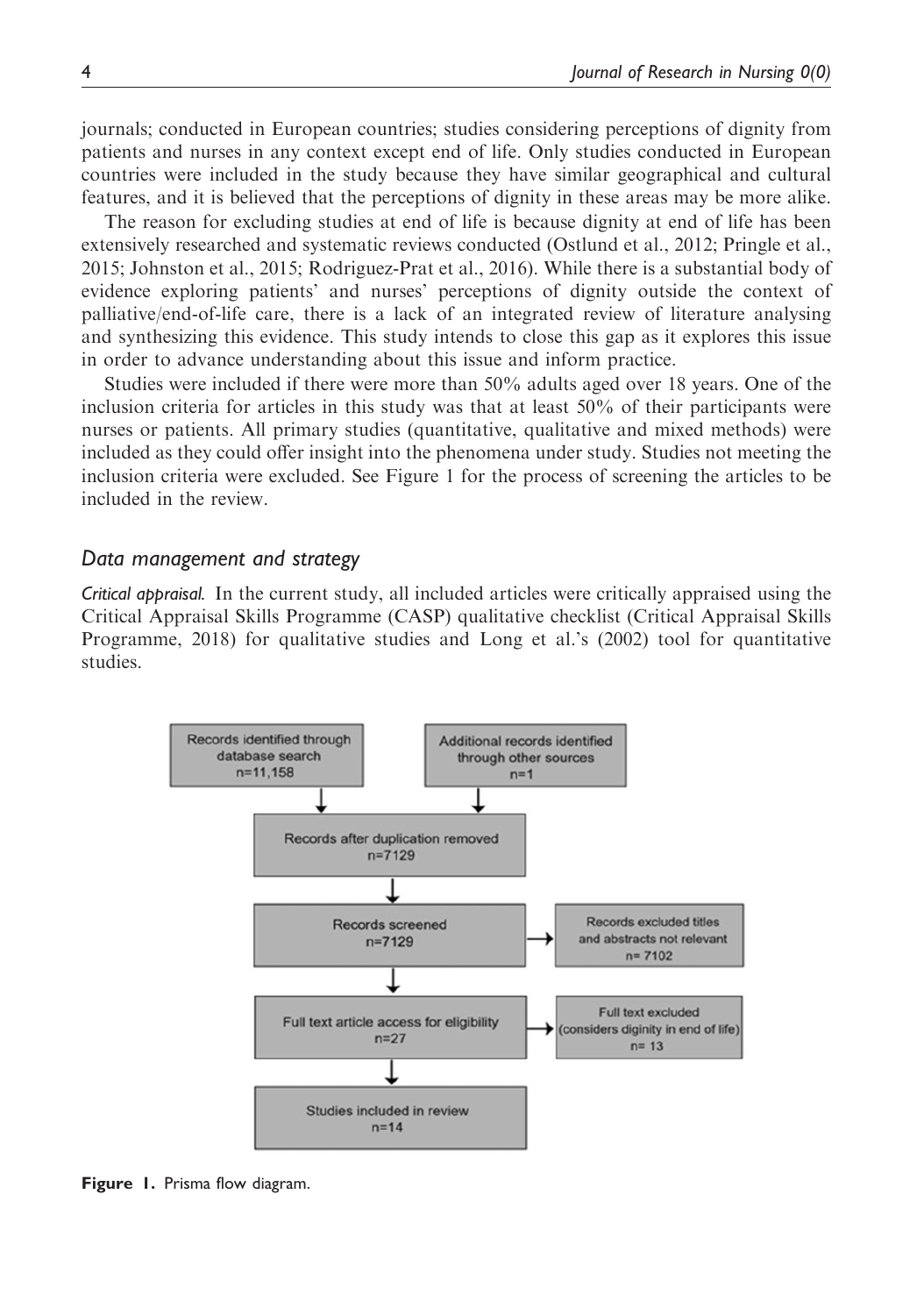Data extraction and analysis. Two reviewers (EMS  $&$  CO) performed the data extraction. Relevant data such as aims, findings and methods were extracted to a table (see Table 1 for data extraction summary). Data were analysed using constant comparative analysis (Keenan et al., 2005). Using this method all studies identified in the search were read thoroughly and initial codes given to subsets of data (Thomas and Harden, 2008). A coding strategy involving descriptive and evaluation coding was adopted. The descriptive strategy involved assigning codes which best described a passage of data while the evaluation coding involved assigning codes based on judgement of the presence of a concept (Miles et al., 2014).

Characteristics of included studies. A total of 14 studies met the inclusion criteria and were thus included in this study. The majority (9) of included studies were conducted in the UK, one in Sweden, one in the Netherlands, one in Italy, one in Norway and one conducted across three countries (Sweden, Norway and Denmark). Seven studies considered dignity solely from the patient's perspective, while five considered dignity from the perspective of both the patient and the healthcare professional, mainly nurses. A further three considered dignity solely from the perspectives of healthcare professionals, mainly nurses. Most studies (10) were hospital-based and hence considered perspectives of dignity within hospital environments, while four studies considered the perceptions of dignity within community settings. The majority of studies which considered dignity from the perspectives of patients had mainly older participants over the age of 60, even though the intention was to include eligible participants over the age of 18. All studies included female and male participants, and this was mostly balanced in included studies. Where studies considered the perceptions of healthcare professionals, nurses made up at least 50% of their study population.

The majority (12) of studies were qualitative in nature while two studies were quantitative. The sample sizes in most of the qualitative studies were small, the smallest (Moen and Nåden, 2015) being seven and the largest (Baillie et al., 2009) 1,110. However, this does not detract from the quality of the studies, as traditional qualitative research does not require a large sample size as the aim is not to generalise but to explore in-depth the nature of a given phenomenon (Bajwah, et al, 2013). Most studies (Baillie et al., 2009; Calnan et al., 2013; Chambers et al., 2014; Høy et al., 2016; Oosterveld-Vlug et al., 2014; Tauber-Gilmore et al., 2018; Webster and Bryan, 2009; Williams et al., 2016) adopted purposive or convenience sampling (Hall et al., 2014; Matiti and Trorey, 2008). Where a purposive sample was used, three studies (Calnan et al., 2013; Oosterveld-Vlug et al., 2014; Williams et al., 2016) attempted to achieve maximum variation by including participants or facilities of various characteristics within the sampled population. Data collection methods used in all the included studies include one or a combination of semi-structured interviews, non-participant observation and self-report text and questionnaires. Most studies used a variation of thematic content analysis for data analysis.

#### Thematic analysis

Themes and overarching themes for this study were generated following careful analysis of the included studies. Four overarching themes and 10 sub themes were developed from the study. Table 2 shows articles from which themes were generated.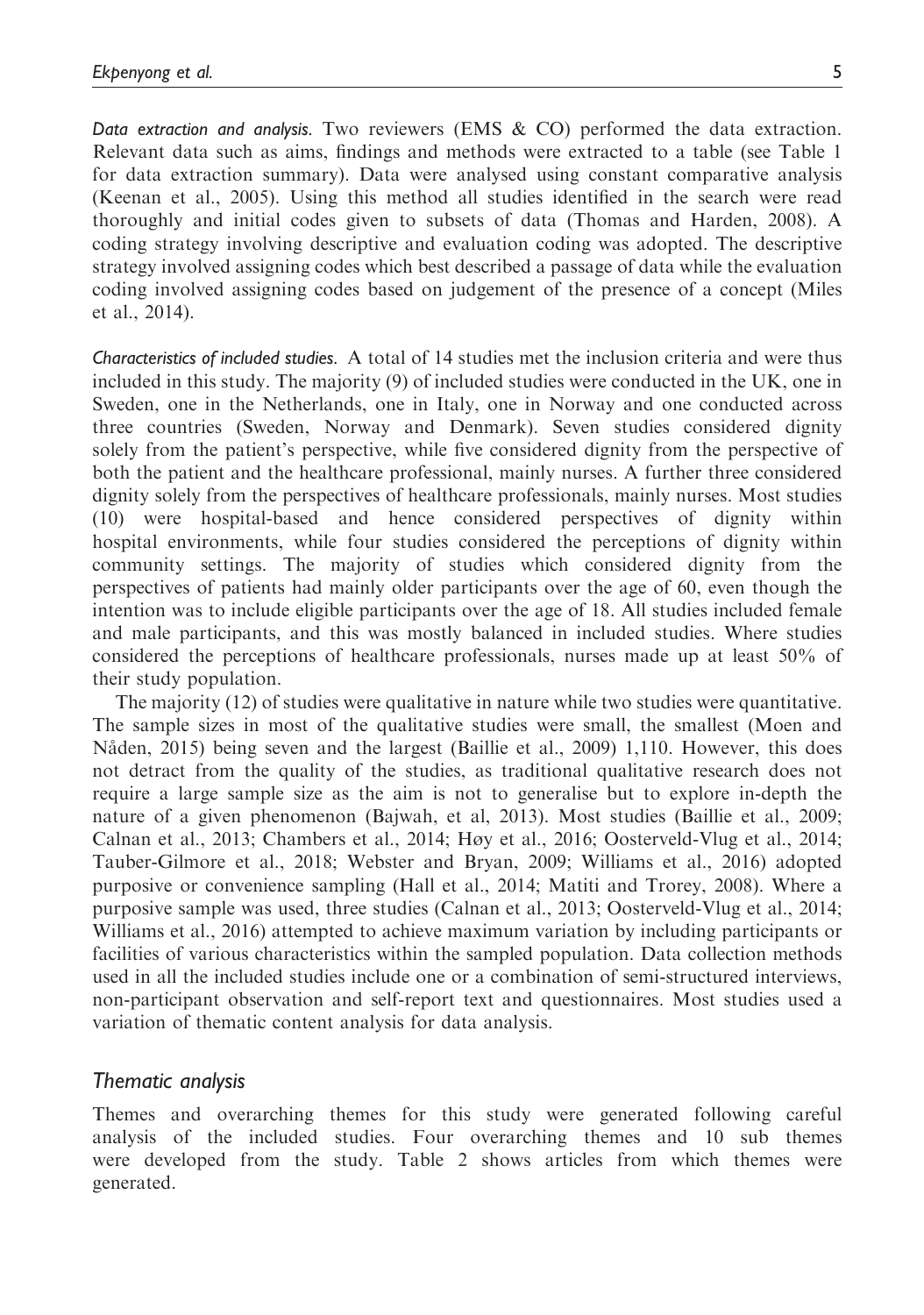| Table 1. Data Extraction Table.                                      |                                                                                                                                                                                                                    |                                                                                                                                                                                                                                                                                 |                                                                                                                                                                                                                                                                         |                                                                                                                                                                                                                                                                                                                                                                                                                                                                                                                                                                                                                                                                                     |                                                                                                                                                                                                                                                                                                                                                                                                                                                                                                                                                                        |
|----------------------------------------------------------------------|--------------------------------------------------------------------------------------------------------------------------------------------------------------------------------------------------------------------|---------------------------------------------------------------------------------------------------------------------------------------------------------------------------------------------------------------------------------------------------------------------------------|-------------------------------------------------------------------------------------------------------------------------------------------------------------------------------------------------------------------------------------------------------------------------|-------------------------------------------------------------------------------------------------------------------------------------------------------------------------------------------------------------------------------------------------------------------------------------------------------------------------------------------------------------------------------------------------------------------------------------------------------------------------------------------------------------------------------------------------------------------------------------------------------------------------------------------------------------------------------------|------------------------------------------------------------------------------------------------------------------------------------------------------------------------------------------------------------------------------------------------------------------------------------------------------------------------------------------------------------------------------------------------------------------------------------------------------------------------------------------------------------------------------------------------------------------------|
| Country of study<br>Author/date of<br>publication/                   | Research aim/<br>setting                                                                                                                                                                                           | Method                                                                                                                                                                                                                                                                          | Participants and<br>sample size                                                                                                                                                                                                                                         | Key findings                                                                                                                                                                                                                                                                                                                                                                                                                                                                                                                                                                                                                                                                        | Critical Appraisal                                                                                                                                                                                                                                                                                                                                                                                                                                                                                                                                                     |
| Country of study: UK<br>Calnan et al. (2013).                        | dignity in the care of older<br>characteristics of<br>including processes and<br>maintain and challenge<br>the ward environment<br>Study Setting: Hospital<br>organization which<br>people.<br>To identify<br>Ward | observation and semi<br>Data collection: Non-<br>interviews. In-depth<br>Sampling: purposive<br>Thematic analysis<br>Design: Qualitative<br>using constant<br>ethnographic<br>Data analysis:<br>comparison<br>participant<br>interviews.<br>structured<br>approach<br>sampling. | 65, 32 Trust managers<br>79 Ward staff directly<br>involved in the care of<br>older people includes<br>nurses, OT's, doctors.<br>patients aged above<br>Recently discharged<br>patient experience,<br>responsible for<br>Total sample<br>$size = 151$<br>$\overline{4}$ | be seen as 'not fit for purpose' to treat<br>knowledge and skills to care for older<br>their main users, those over 65 years,<br>A lack of consistency in the provision of<br>confusing and inaccessible, and might<br>patients whose acute illness is often<br>interests of ward staff and clinicians.<br>compounded by physical and mental<br>organisation tied together with the<br>The emphasis on clinical specialism<br>wards were often poorly designed,<br>dignified care which appears to be<br>meant that staff often lacked the<br>explained by the dominance of<br>priorities of the system and<br>co-morbidities. The physical<br>environment of acute<br>with dignity | No consideration of the influence<br>of the Hawthorne effect on staff<br>ensure inclusion of all-important<br>Maximum variation sampling to<br>Triangulation of data collection<br>individual accounts of actions.<br>Good audit trail: handwritten<br>influence findings in favour of<br>notes of observations, audio<br>Funded research which may<br>elements of the population.<br>Unstructured observations<br>Apparent bias inherent in<br>recorded interviews.<br>improving quality.<br>overcoming<br>behaviour<br>Limitations<br>Strengths                      |
| Country of study:<br>Oosterveld-Vlug<br>Netherlands<br>et al. (2014) | nursing home residents,<br>dignity and the factors<br>Study Setting: Nursing<br>experience personal<br>To explore how Dutch<br>undermining it<br>preserving or<br>home                                             | comparison analysis<br>Thematic constant<br>Sampling: Purposive<br>Data collection: In-<br>depth interviews<br>Design: qualitative<br><b>Methodology</b><br>Data analysis:<br>descriptive                                                                                       | 30 Dutch nursing home<br>admitted to selected<br>residents recently<br>homes long term                                                                                                                                                                                  | Living in a nursing home was not a reason<br>to feel less self-worth, but rather seen<br>residents felt discarded by society and<br>aspects of good professional care (e.g.<br>not taken seriously, simply because of<br>their age or illness. Waiting for help,<br>undermine personal dignity, whereas<br>being dictated to by nurses and not<br>receiving enough attention could<br>adequate coping capacities could<br>as a consequence of functional<br>incapacity. Nevertheless, many<br>supportive social network and<br>being treated with respect), a<br>protect it                                                                                                         | gender, religion. Informed consent<br>framework to analyse and describe<br>Data collection and analysis done<br>Purposive sampling of homes and<br>concurrently until data saturation<br>participants to achieve maximum<br>transcribed and field notes kept<br>hence having a good audit trail.<br>variation in terms of nature of<br>findings could limit researcher<br>home, rural and urban, age,<br>gotten thus ethically sound.<br>Interviews recorded and<br>The use of a structured<br>funding organization<br>was reached.<br>Limitations<br><b>Strengths</b> |

(continued)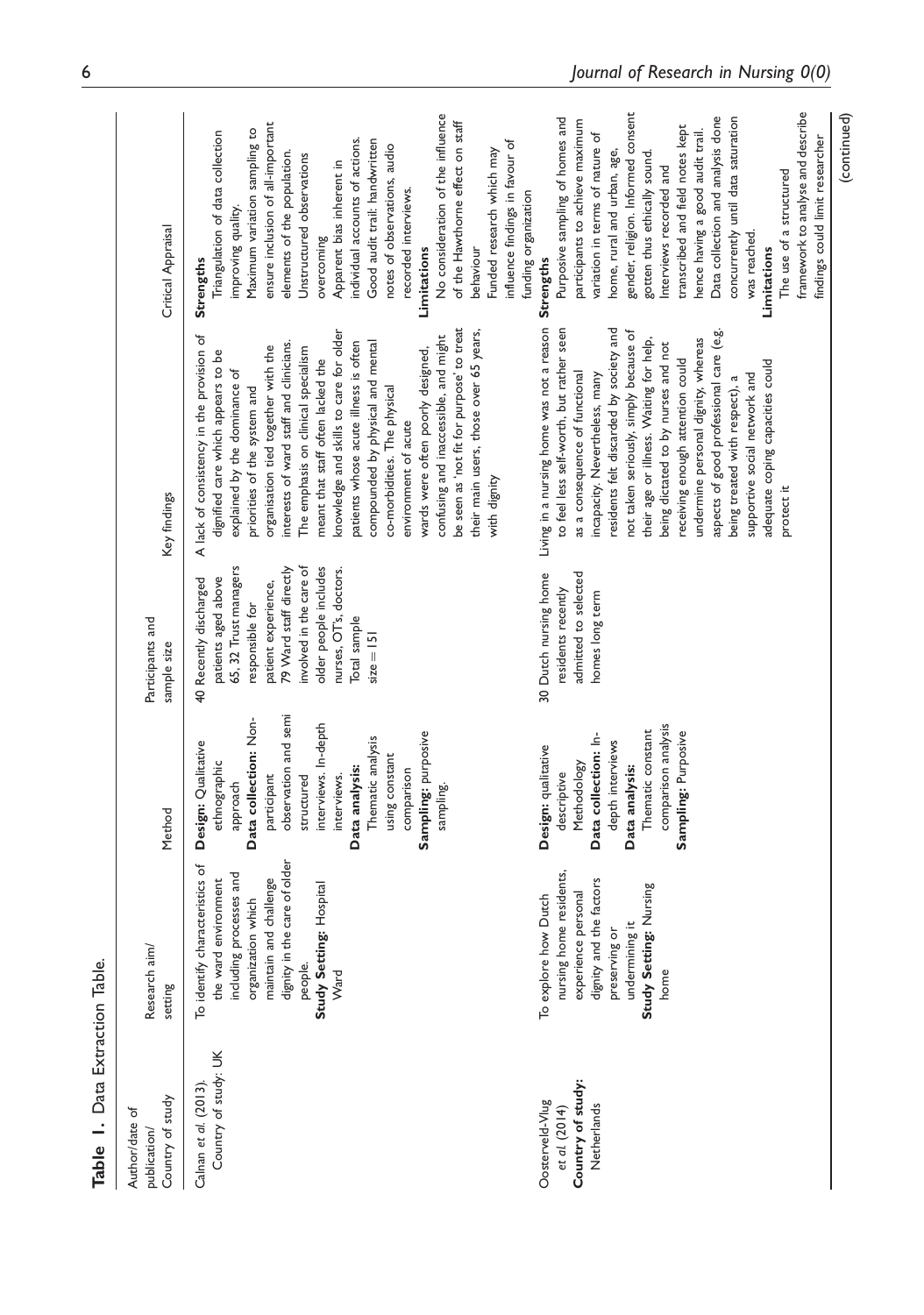| Table 1. Continued                                                                       |                                                                                                                                                                                                       |                                                                                                                                                                       |                                                                                                                   |                                                                                                                                                                                                                                                                                                                                                                                                                                                                                                                                                                                              |                                                                                                                                                                                                                                                                                                                                                                                                                                                                                                                                                                                 |
|------------------------------------------------------------------------------------------|-------------------------------------------------------------------------------------------------------------------------------------------------------------------------------------------------------|-----------------------------------------------------------------------------------------------------------------------------------------------------------------------|-------------------------------------------------------------------------------------------------------------------|----------------------------------------------------------------------------------------------------------------------------------------------------------------------------------------------------------------------------------------------------------------------------------------------------------------------------------------------------------------------------------------------------------------------------------------------------------------------------------------------------------------------------------------------------------------------------------------------|---------------------------------------------------------------------------------------------------------------------------------------------------------------------------------------------------------------------------------------------------------------------------------------------------------------------------------------------------------------------------------------------------------------------------------------------------------------------------------------------------------------------------------------------------------------------------------|
| Country of study<br>Author/date of<br>publication/                                       | Research aim/<br>setting                                                                                                                                                                              | Method                                                                                                                                                                | Participants and<br>sample size                                                                                   | Key findings                                                                                                                                                                                                                                                                                                                                                                                                                                                                                                                                                                                 | Critical Appraisal                                                                                                                                                                                                                                                                                                                                                                                                                                                                                                                                                              |
| Moen and Naden (2015)<br>Country of study:<br>Norway                                     | The aim of the study was to<br>Setting: Intensive care unit<br>promoting the dignity of<br>intensive care patients<br>acquire knowledge of<br>what contributes to<br>maintaining and<br>of a hospital | qualitative interviews<br>Data analysis: Giorgi's<br>phenomenological<br>phenomenological<br>Design: Qualitative<br>analysis strategy<br>Data collection:<br>approach | admitted on the unit<br>for at least 5 days in<br>7 former intensive care<br>patients previously<br>the last year | as the extra involvement beyond what<br>and degrading. The experience of being<br>unable to speak could cause demeaning<br>situations. Being met with respect was<br>having to be cared for was unpleasant<br>individual nursing was essential, as well<br>maintained and promoted. The sense<br>of being treated as an object was the<br>essence of experiences that inhibited<br>parts of dignified care. Personal and<br>Being seen and heard and having one's<br>the essence of having one's dignity<br>wishes, and needs attended to are<br>was expected. Being helpless and<br>dignity | and participants. No caveat to say<br>sampling methods used for facility<br>that information may be shared if<br>thematic conversation guide used<br>Discussion between authors until<br>for the interview appeared to be<br>Clear and detailed description of<br>day as appointment. Patients may<br>harmful information shared. The<br>a consensus was reached about<br>Interviews carried out on same<br>included in the framework are<br>such that any new themes not<br>be tired. No information on<br>analysis process.<br>Limitations<br>themes.<br>Strengths<br>missed. |
|                                                                                          |                                                                                                                                                                                                       |                                                                                                                                                                       |                                                                                                                   |                                                                                                                                                                                                                                                                                                                                                                                                                                                                                                                                                                                              | leading the patients towards a set<br>of answers                                                                                                                                                                                                                                                                                                                                                                                                                                                                                                                                |
| Williams, Kinnear and Victor To explore healthcare<br>Country of study: UK<br>$(2016)$ . | UK NHS trust<br>perspectives of dignified<br>experiences of<br>care.<br>professionals'<br>care and<br>providing<br>Setting: 4                                                                         | Data analysis: Thematic<br>Data collection: in-<br>Design: Qualitative<br>depth interviews<br>analysis                                                                | $includeing$ nurses $= 16$<br>professionals<br>48 health care                                                     | Dignity is enacted by focusing on the 'little'<br>to both professionals and patients; and<br>improving care by making poor care<br>things that matter<br>visible'.                                                                                                                                                                                                                                                                                                                                                                                                                           | Researchers maintaining reflexivity<br>consent is given and handwritten<br>sampling. Audio recorded where<br>Audit trail of coding frameworks<br>Double coding by two authors<br>Purposive maximum variation<br>where consent is not given.<br><b>Strengths</b>                                                                                                                                                                                                                                                                                                                 |
| Hall, Dodd and Higginson<br>Country of study: UK<br>(2014).                              | To explore and compare the<br>views of residents in care<br>on maintaining<br>homes for older people,<br>their families and care<br>providers<br>dignity.                                             | structured interviews<br>Framework approach<br>Data collection: Semi<br>descriptive method<br>Design: Qualitative<br>Data analysis:                                   | community nurses, 16<br>assistants, 18 nurses<br>employed by the<br>residents, 15<br>homes, 10                    | followed by "comfort and care,"<br>"independence," and "privacy";<br>33 for managers, 29 care The most prevalent themes were:<br>"communication," "physical<br>'individuality," "respect,"                                                                                                                                                                                                                                                                                                                                                                                                   | convenience sampling as unable to<br>Combination of random and<br>achieve maximum variation<br>Detailed notes taken for<br>through out<br>sampling.<br><b>Strengths</b>                                                                                                                                                                                                                                                                                                                                                                                                         |
|                                                                                          |                                                                                                                                                                                                       |                                                                                                                                                                       |                                                                                                                   |                                                                                                                                                                                                                                                                                                                                                                                                                                                                                                                                                                                              | (continued)                                                                                                                                                                                                                                                                                                                                                                                                                                                                                                                                                                     |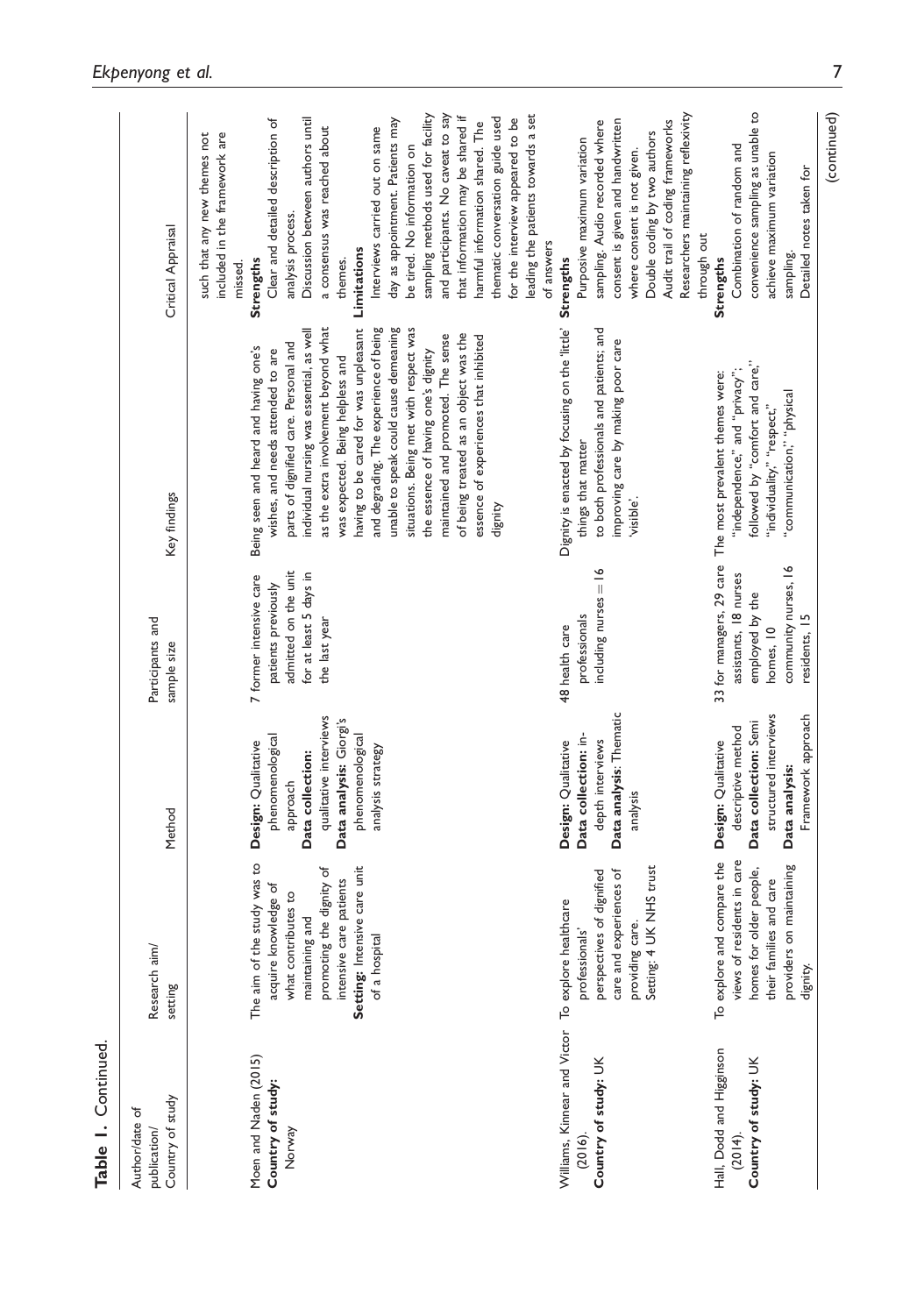| Author/date of                                                            |                                                                                                                                                                                                                           |                                                                                                                                                                                                                               |                                                                                                                                                             |                                                                                                                                                                                                                                          |                                                                                                                                                                                                                                                                                                                                                                                                                                                                                                                   |
|---------------------------------------------------------------------------|---------------------------------------------------------------------------------------------------------------------------------------------------------------------------------------------------------------------------|-------------------------------------------------------------------------------------------------------------------------------------------------------------------------------------------------------------------------------|-------------------------------------------------------------------------------------------------------------------------------------------------------------|------------------------------------------------------------------------------------------------------------------------------------------------------------------------------------------------------------------------------------------|-------------------------------------------------------------------------------------------------------------------------------------------------------------------------------------------------------------------------------------------------------------------------------------------------------------------------------------------------------------------------------------------------------------------------------------------------------------------------------------------------------------------|
| Country of study<br>publication                                           | $\overrightarrow{a}$<br>Research<br>setting                                                                                                                                                                               | Method                                                                                                                                                                                                                        | Participants and<br>sample size                                                                                                                             | Key findings                                                                                                                                                                                                                             | Critical Appraisal                                                                                                                                                                                                                                                                                                                                                                                                                                                                                                |
|                                                                           | care homes within<br>two areas of London<br>Setting:                                                                                                                                                                      | Sampling: convenience<br>and random sample<br>to qualitative<br>Analysis                                                                                                                                                      | Total sample size: 121<br>residents' family<br>members                                                                                                      | appearance" and "being seen as<br>human."                                                                                                                                                                                                | Data analysed independently by 2<br>participants unwilling to be audio<br>Resident participation dependent<br>recorded forwarded to them for<br>on home managers determining<br>residents that will give positive<br>(managers may only select<br>them as able to take part.<br>experiences of dignity)<br>Limitations<br>validation.<br>authors                                                                                                                                                                  |
| Sweden, Norway, and<br>Country of study:<br>Hoy et al. (2016).<br>Denmark | S<br>To illuminate the meaning of<br>maintaining dignity from<br>the perspective of older<br>Setting: nursing homes in<br>people living in nursing<br>Scandinavian countries;<br>Sweden, Norway, and<br>Denmark<br>homes. | hermeneutic analysis<br>phenomenological-<br>phenomenological-<br>Data Collection: in-<br>Sampling: purposive<br>Design: Qualitative<br>depth individual<br>hermeneutic<br>Data analysis:<br>interviews<br>approach<br>sample | lived in a home for at<br>countries who had<br>least 2 months<br>28 nursing home<br>residents in 3<br>Scandinavian                                          | Three themes impacting on dignity were<br>an integrated member of the society<br>involved as a human being, being<br>the person one is and strives to<br>generated. This included: being<br>become, and being involved as<br>involved as | Interviews carried out by different<br>Sample mostly female (21 females-<br>sampling not stated. No attempts<br>different interviewing styles. One<br>collector promotes a consistent<br>mental capacity involved. Ethical<br>7males). Only participants with<br>to achieve maximum variation.<br>Aim stated. Type of purposive<br>researchers which may affect<br>approval gotten. Participants<br>Audio recorded interviews<br>results as each person has<br>allowed to speak freely<br>Limitation<br>Strengths |
| Ballie et al. (2009). (RCN<br>Country of study:<br>survey)<br>š           | and promotion of dignity<br>perspectives of nurses,<br>assistants and students<br>To understand the<br>regarding the<br>maintenance<br>healthcare                                                                         | containing open free<br>Data analysis: Excel<br>text and closed<br>Data Collection:<br>questionnaire<br>Design: Survey<br>questions                                                                                           | health care assistants<br>nursing students and<br>of the Royal College<br>who were members<br>comprising nurses,<br>of Nursing (RCN)<br>I, IIO participants | Respondents perceived that the physical<br>influenced the provision of dignified<br>environment and organisation<br>Dignity is promoted through<br>thoughtful planning, sensitive<br>care                                                | Use of survey style questionnaires<br>exclusively on the perception of<br>Research design very unclear<br>approach to data collection<br>Large sample size. Focuses<br>Limitations<br>Strengths<br>nurses                                                                                                                                                                                                                                                                                                         |
|                                                                           |                                                                                                                                                                                                                           |                                                                                                                                                                                                                               |                                                                                                                                                             |                                                                                                                                                                                                                                          | (continued)                                                                                                                                                                                                                                                                                                                                                                                                                                                                                                       |

Table 1. Continued.

Table 1. Continued.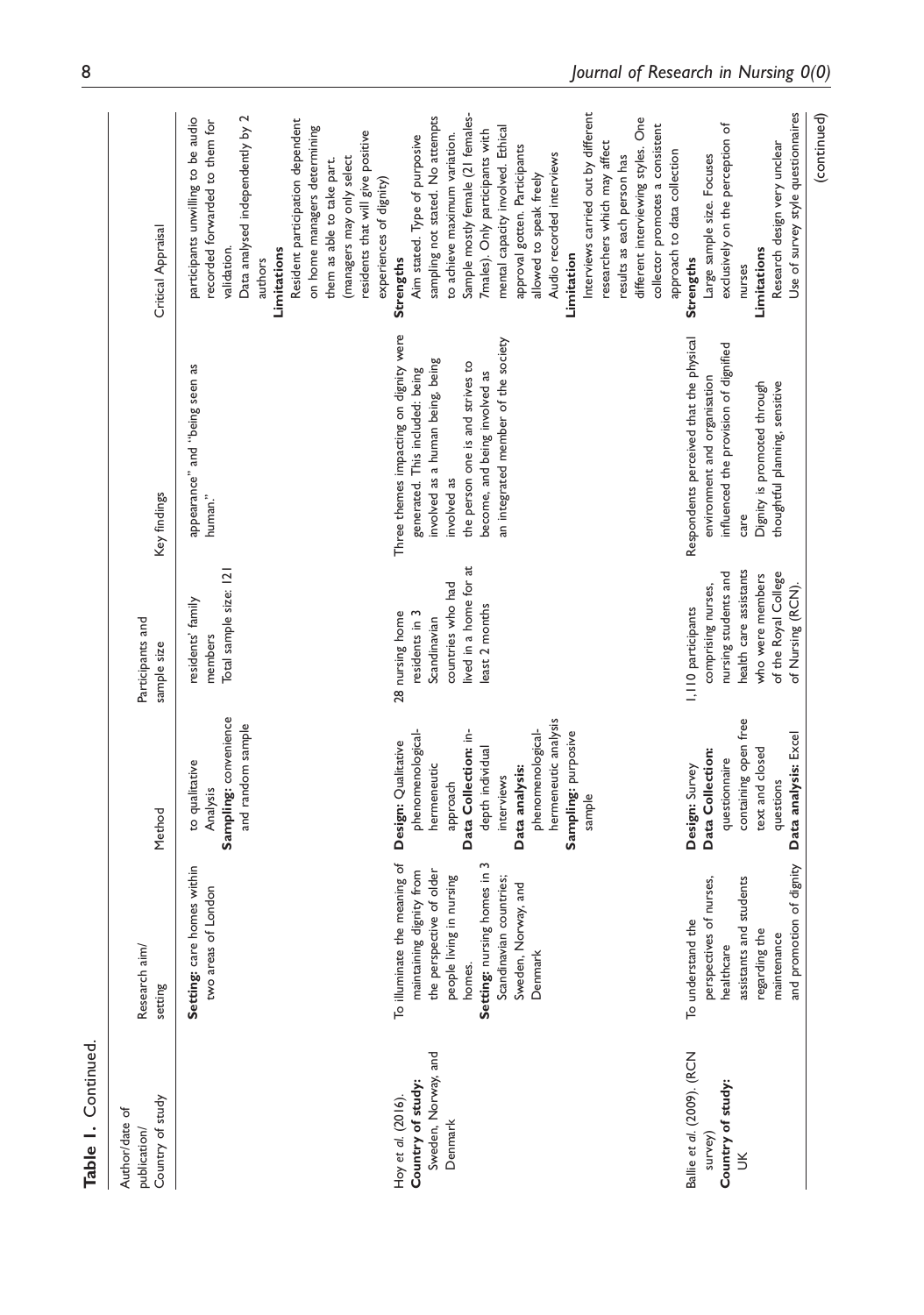| í |
|---|
| ٠ |
|   |

| Country of study<br>Author/date of<br>publication/ | $a$ im/<br>Research<br>setting                                                                                                                                                                                                                                                              | Method                                                                                                                                                                                                                                                                                     | Participants and<br>sample size                                                                                                                                                                                             | Key findings                                                                                                                                                                                                                                                                                                                                                                                                    | Critical Appraisal                                                                                                                                                                                                                                                                                                                                                                                                                                                                                                                                                |
|----------------------------------------------------|---------------------------------------------------------------------------------------------------------------------------------------------------------------------------------------------------------------------------------------------------------------------------------------------|--------------------------------------------------------------------------------------------------------------------------------------------------------------------------------------------------------------------------------------------------------------------------------------------|-----------------------------------------------------------------------------------------------------------------------------------------------------------------------------------------------------------------------------|-----------------------------------------------------------------------------------------------------------------------------------------------------------------------------------------------------------------------------------------------------------------------------------------------------------------------------------------------------------------------------------------------------------------|-------------------------------------------------------------------------------------------------------------------------------------------------------------------------------------------------------------------------------------------------------------------------------------------------------------------------------------------------------------------------------------------------------------------------------------------------------------------------------------------------------------------------------------------------------------------|
| Country of study: UK<br>Baillie (2009).            | To understand the meaning of<br>patient dignity, threats to<br>patients' dignity, and how<br>questionnaire to current<br>patient dignity can be<br>in everyday practice<br>promoted, in acute<br>Setting: acute general<br>hospital settings<br>RCN members<br>Setting: emailed<br>hospital | and thematic analysis<br>Thematic framework<br>spreadsheet package<br>Sampling: purposive<br>triangulated single<br>case study design<br>Design: qualitative<br>Data collection:<br>interviews and<br>Unstructured<br>Data Analysis:<br>observation<br>participant<br>approach<br>sampling | 6 senior nurses were<br>26 nurses and health<br>care assistants were<br>stayed on the ward<br>for at least 2 days<br>were interviewed.<br>24 patients who had<br>13 Nurses were<br>interviewed.<br>interviewed<br>observed. | communication, preserving privacy and<br>dignity. Lack of environmental privacy<br>patient factors impacted on patient<br>culture and other patients' support<br>The environment, staff behaviour and<br>curt, authoritarian and breaching<br>environment, dignity-promoting<br>promoted dignity. Staff being<br>dignity. A conducive physical<br>privacy threatened dignity<br>promoting choice.<br>threatened | detailed explanation of how free<br>One researcher collected all the<br>hospital not audio recorded but<br>were kept to ensure researcher<br>written up. The researcher may<br>participants white.Interviews in<br>Data collection methods were<br>pilot tested. Reflective diaries<br>analysis which may have been<br>despite qualitative approach.<br>data and did the coding and<br>No note on ethics. Lack of<br>No variation in sample. All<br>influenced by own biases.<br>text data was analysed.<br>aware of on biases<br>Limitations<br><b>Strengths</b> |
| Webster and Bryan (2009).<br>Country of study: UK  | patients who had been in<br>hospital, to explore their<br>views on dignity and the<br>factors which promote<br>District general<br>experiences of older<br>To investigate the lived<br>hospital<br>dignity<br>Setting:                                                                      | framework of analysis<br>Data analysis: Colaizzi's<br>structured interviews<br>Data collection: Semi<br>Sampling: Purposive<br>phenomenological<br>Design: Qualitative<br>descriptive<br>approach<br>sampling                                                                              | longer than 72 hours.<br>73-83 who recently<br>10 older patients aged<br>had an unplanned<br>admission lasting                                                                                                              | promote dignity include privacy for the<br>being able to exert control, sufficient<br>from staff, attitudes to older people<br>body, cleanliness, independence and<br>Respondents report that factors that<br>and communication.<br>time                                                                                                                                                                        | More than 72 hours stay to be able<br>identify researcher's potential bias.<br>to have gained insight into hospital<br>was appropriate for the research<br>Use of an interview guide which<br>memory. Clear eligibility criteria.<br>question. Close interview dates<br>Manen's approach was used to<br>have missed important points.<br>upon discharge to allow fresh<br>Detailed explanation of data<br>Use of observations but no<br>attempt to mitigate the<br>Hawthorne effect.<br><b>Strengths</b>                                                          |

(continued)

analysis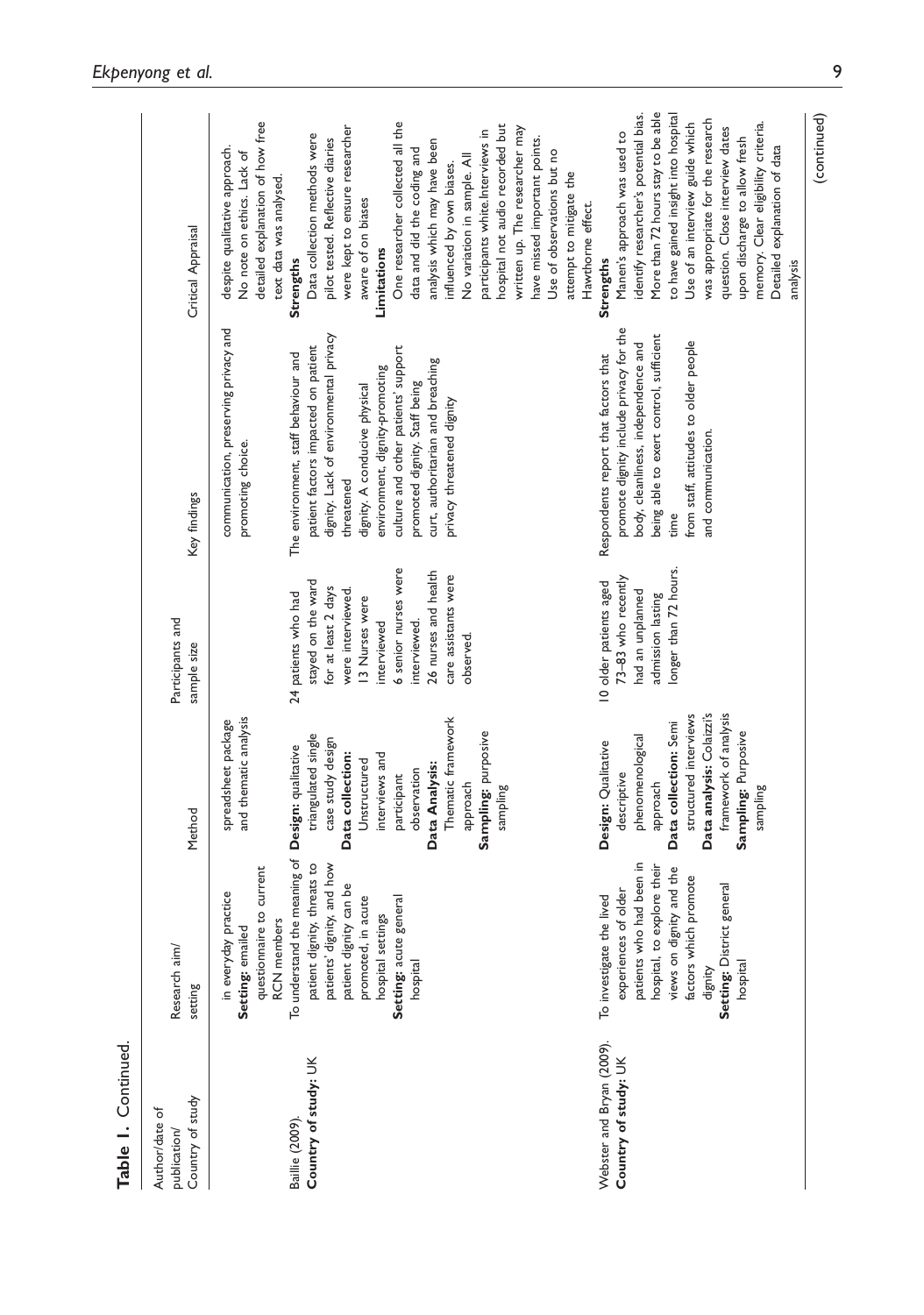| Country of study<br>Author/date of<br>publication/                            | Research aim/<br>setting                                                                                                                          | Method                                                                                                                                                                                     | Participants and<br>sample size                    | Key findings                                                                                                                                                                                                                                                                                                                                                                                                                                  | Critical Appraisal                                                                                                                                                                                                                                                 |
|-------------------------------------------------------------------------------|---------------------------------------------------------------------------------------------------------------------------------------------------|--------------------------------------------------------------------------------------------------------------------------------------------------------------------------------------------|----------------------------------------------------|-----------------------------------------------------------------------------------------------------------------------------------------------------------------------------------------------------------------------------------------------------------------------------------------------------------------------------------------------------------------------------------------------------------------------------------------------|--------------------------------------------------------------------------------------------------------------------------------------------------------------------------------------------------------------------------------------------------------------------|
|                                                                               |                                                                                                                                                   |                                                                                                                                                                                            |                                                    |                                                                                                                                                                                                                                                                                                                                                                                                                                               | No explanation on how decisions<br>regarding design were made. No<br>caveat about full confidentiality<br>Limitations                                                                                                                                              |
| Matiti and Trorey (2008).<br>Country of study:<br>$\leq$                      | regarding the factors that<br>their dignity while in<br>contribute to the<br>To explore patients'<br>maintenance of<br>expectations               | Data collection: in-<br>phenomenological<br>depth interviews<br>Design: Qualitative<br>hermeneutic<br>approach                                                                             | 102 patients admitted to<br>sampled wards.         | privacy; confidentiality; communication<br>and the need for information; choice,<br>Six key themes that contribute to the<br>preservation of their dignity were<br>control and involvement in care;<br>dentified -                                                                                                                                                                                                                            | Ethical approval gotten, Clear aims<br>Use of convenience sampling did<br>not ensure information rich<br>Limitations<br>Strengths<br>sources                                                                                                                       |
|                                                                               | Setting: 3 Acute hospitals in<br>the east midlands<br>hospital                                                                                    | Sampling: Convenience<br>phenomenological<br>Content analysis<br>Data analysis:<br>approach<br>sampling<br>using a                                                                         |                                                    | decency and forms of address.<br>respect and                                                                                                                                                                                                                                                                                                                                                                                                  | No idea when interviews occurred<br>analysis process unclear as method<br>before or after admission. Length<br>of interviews quite short. Data<br>used not stated                                                                                                  |
| Ferri, Muzzalupo, and Di<br>Country of study:<br>Lorenzo (2015)<br>ltaly      | General Hospital setting<br>of dignity in an Italian<br>Setting: Italian General<br>To explore inpatients'<br>perception<br>Hospital              | cross-sectional design<br>Sampling: Purposive<br>Design: Descriptive<br>statistical analysis<br>Data collection:<br>questionnaire<br>Data Analysis:<br>using STATA<br>program.<br>sampling | 100 patients hospitalized<br>for more than 3 days  | logistic regression): "privacy to use the<br>significantly related to the preservation<br>interaction", as protective factors and<br>of dignity according to the following<br>"involvement in the care process",<br>The frequency of positive or negative<br>questions ( $p < 0.005$ , multivariate<br>"correct communication" as risk<br>"maintaining of body privacy",<br>bathroom" and "respectful<br>answers was statistically<br>factors | sampling unclear. Methods of data<br>Adopted a measureable approach<br>Sample size small. Approach to<br>to assessing dignity<br>analysis unclear<br>Clear aims<br>Limitations<br>Strengths                                                                        |
| Heijkenskjö Id, Ekstedt and<br>Country of study:<br>Lindwall (2010)<br>Sweden | in Swedish medical<br>medical units in<br>To understand how nurses<br>experience patients'<br>Sweden<br>dignity<br>wards<br>Setting: 3<br>central | incident technique<br>Hermeneutic text<br>Flanagan's critical<br>Design: qualitative<br>Data collection:<br>interpretation<br>Data Analysis:<br>hermeneutic<br>approach                    | 12 nurses working in<br>medical units in<br>Sweden | seeing them as fellow beings protected<br>wanted to preserve patients' dignity by<br>regard patients as fellow human beings,<br>friends, and unique persons with their<br>the patients by stopping other nurses<br>own history, and have the courage to<br>from performing unethical acts. They<br>see when patients' dignity is violated.<br>The findings show that the nurses who                                                           | No double coding, self-report text<br>(continued)<br>preconceptions prior to analysis,<br>report what they believe the<br>hence respondents may only<br>researcher wants to hear<br>detailed analysis process<br>Acknowledging authors<br>Limitations<br>Strengths |

Table 1. Continued. Table 1. Continued.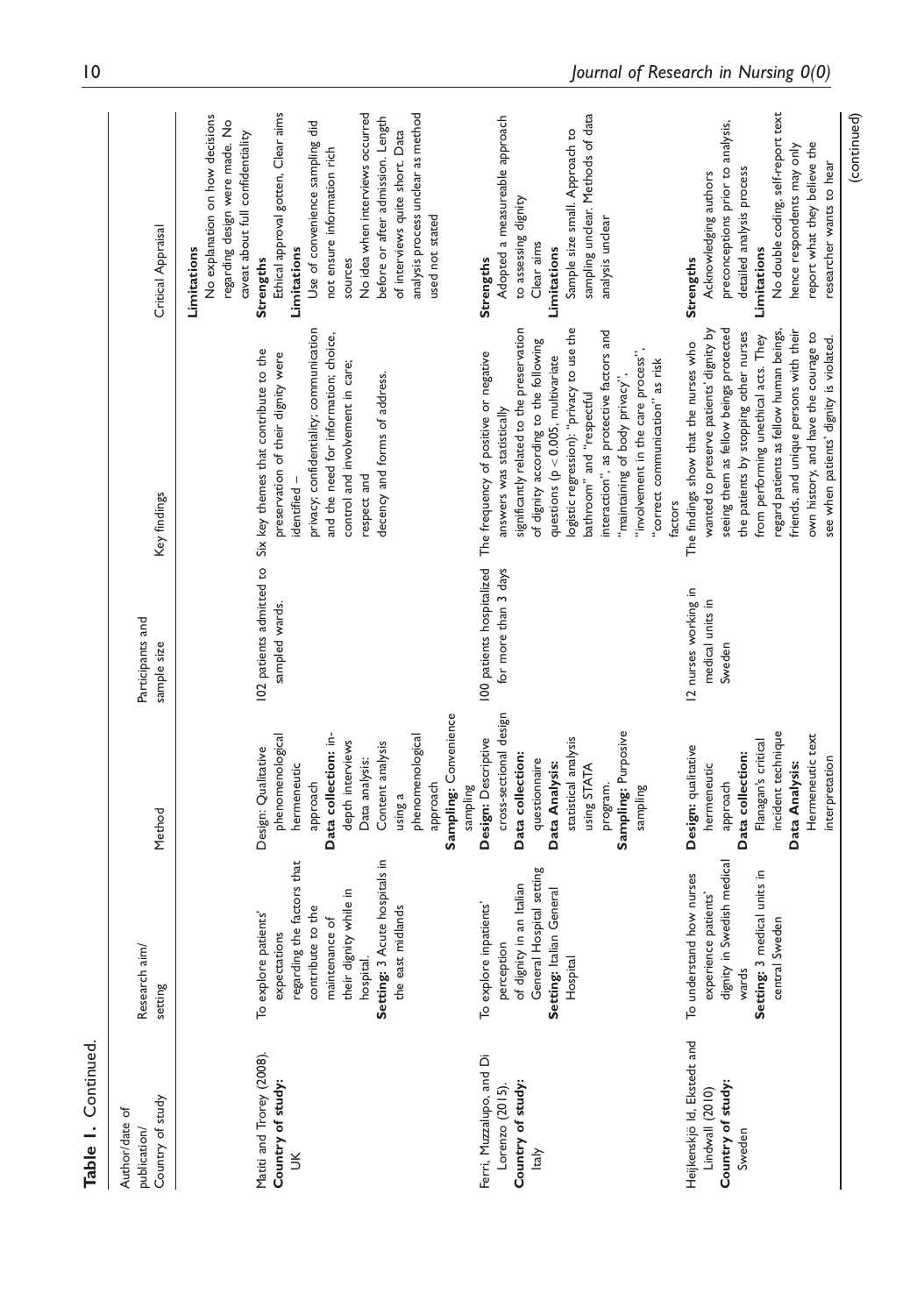| Country of study<br>Author/date of<br>publication/          | a <sub>im</sub><br>Research<br>setting                                                                                                                                                                                                                                                                                                                                                                                                             | Method                                                                                                                                                                              | Participants and<br>sample size                                                                                                                                                                                                                      | Key findings                                                                                                                                                                                                                                                                                                                                                                                                                                                                | Critical Appraisal                                                                                                                                                                                                                                                                                                                                                                                                                                                                                     |
|-------------------------------------------------------------|----------------------------------------------------------------------------------------------------------------------------------------------------------------------------------------------------------------------------------------------------------------------------------------------------------------------------------------------------------------------------------------------------------------------------------------------------|-------------------------------------------------------------------------------------------------------------------------------------------------------------------------------------|------------------------------------------------------------------------------------------------------------------------------------------------------------------------------------------------------------------------------------------------------|-----------------------------------------------------------------------------------------------------------------------------------------------------------------------------------------------------------------------------------------------------------------------------------------------------------------------------------------------------------------------------------------------------------------------------------------------------------------------------|--------------------------------------------------------------------------------------------------------------------------------------------------------------------------------------------------------------------------------------------------------------------------------------------------------------------------------------------------------------------------------------------------------------------------------------------------------------------------------------------------------|
| Tauber-Gilmore et al. (2018)<br>Country of study:<br>$\leq$ | To explore inpatient and staff Design: Qualitative<br>study ran on 17 wards at a<br>one surgical), and one was<br>three were older person<br>wards (two medical and<br>The larger dignity<br>medical specialty wards,<br>healthcare organisation<br>admission wards, four<br>sites. Six wards were<br>across three hospital<br>wards were surgical,<br>large London acute<br>three were acute<br>on dignity<br>oncology ward.<br>views<br>Setting: | structured interviews<br>Pragmatic thematic<br>Sampling: purposive<br>sampling method<br>Recorded semi-<br>Data collection:<br>Data Analysis:<br>and snowball<br>analysis           | ward administrator<br>nealthcare assistants,<br>Total sample size: 51<br>student nurses, 2<br>physiotherapists,<br>13 patients and 38<br>pharmacists, 3<br>professionals<br>13 nurses, 9<br>occupational<br>therapists, 3<br>healthcare<br>doctors,4 | The meaning of dignity was broadly agreed<br>themes were identified: the meaning of<br>dignity, staffing level and its impact on<br>dignity, and organisational culture and<br>on by patients and staff. Three broad<br>nurses report very little training on<br>dignity or care of the older person.<br>realthcare discipline and student<br>dignity. Registered staff of all                                                                                              | participants felt most comfortable<br>specialities. Detailed inclusion and<br>caveat well understood and acted<br>on by research team where bad<br>Attempts to ensure comfort by<br>interview guide, confidentiality<br>Attempt to ensure maximum<br>confidentiality as some were<br>conducting interview where<br>exclusion criteria, use of an<br>selecting wards of different<br>variation of participants by<br>however this risked their<br>care was reported.<br><b>Limitations</b><br>Strengths |
| Chambers et al. (2014)<br>Country of study:<br>$\leq$       | care in particular relation<br>To explore the service user<br>experience of detained<br>to dignity and respect<br>3 mental health<br>whilst sectioned.<br><b>Setting:</b><br>trusts                                                                                                                                                                                                                                                                | structured interviews<br>sampling technique<br>inductive thematic<br>Sampling: purposive<br>Design: Qualitative<br>recorded semi-<br>Data collection:<br>Data Analysis:<br>approach | 19 sectioned service<br>users                                                                                                                                                                                                                        | The service users considered their dignity<br>lack of daily activities to alleviate their<br>plans particularly medication, 4) lack of<br>of information about their treatment<br>and respect compromised by 1) not<br>talking therapies and therapeutic<br>engagement, and 5) the physical<br>involvement in decision-making<br>regarding their care, 3) a lack<br>by staff members, 2) a lack of<br>setting/environment and<br>access to more<br>being 'heard'<br>boredom | information was shared was added<br>research design was being used,<br>confidentiality, the caveat about<br>Aim clear, adequate interview<br>needing to escalate if harmful<br>No allusion to what sort of<br>audio recorded, and no<br>guide used, an assuring<br>conducted in the bay<br>triangulation<br>Limitations<br>Strengths                                                                                                                                                                   |

Table 1. Continued. Table 1. Continued.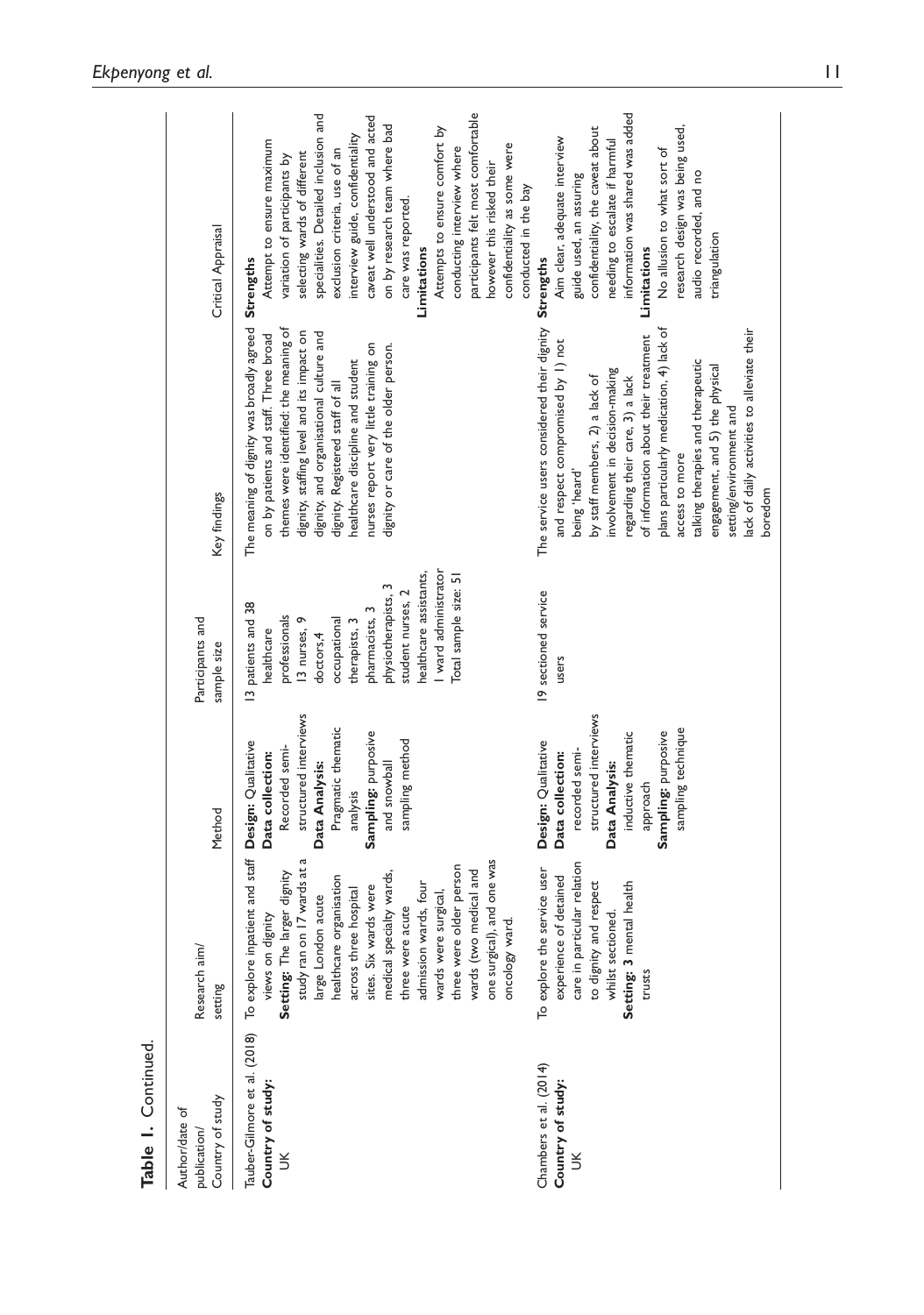| <b>Themes Generated</b> | Articles                        |
|-------------------------|---------------------------------|
| Independence/dependence | 4, 26, 37 40, 43                |
| Choice                  | 4, 9, 21 24, 26, 37, 40, 49, 55 |
| Staff attitudes         | 2, 4, 21, 24, 43, 49, 55, 59    |
| Communication           | 4, 21, 24, 26, 40, 43, 49, 55   |
| Privacy                 | 2, 16, 21, 26, 37, 40, 55       |
| Structure of services   | 2, 4, 7, 49                     |
| Staff shortages         | 2, 7, 9, 43                     |
| Physical environment    | 2, 4, 7, 9, 26, 37, 43          |
| Respect                 | 4, 9, 16, 21, 24, 37, 49        |
| Person-centred care     | 4, 9, 21, 24, 26                |

Table 2. Articles from which themes were generated.

# **Results**

#### Autonomy

Dependence/independence. Independence was overwhelmingly described as impacting on patient's dignity in included papers. Studies by Oosterveld-Vlug et al. (2013), Hoy et al. (2016), Moen and Naden (2015), Baillie (2009) and Matiti and Trorey (2008) suggest that the more dependent a patient, the more vulnerable they are to a loss of dignity, whilst independence was a protector of patient dignity. Hoy et al.'s (2016) study of dignity in nursing homes found a contradictory opinion by patients, with some reporting that being dependent did not threaten their dignity but instead gave them the help needed to improve their quality of life and, hence, their dignity. Dependence with intimate care was the aspect of care most reported as undignifying. In various studies (Baillie et al., 2009; Tauber-Gilmore et al., 2018), it was reported that being admitted to the hospital was associated with being susceptible to a loss of dignity as a result of complexity of care provided. The indignity of certain required procedures and the hospital environment were also mentioned as some of the factors contributing to undignified care (Baillie et al., 2009). In contrast, Oosterveld-Vulg et al.'s (2014) study on dignity and factors that influence dignity amongst nursing home residents found that admission to a nursing home did not in itself impact on dignity, but the associated increased dependence did affect dignity. Old age and being fragile were some of the reasons given. In the same vein, Calnan et al. (2013) in their study referred to older age as one stage of the life course where dignity may be threatened due to the vulnerability created by increased incapacity, frailty and cognitive decline.

Choice. Feeling powerless due to having no control or choice was reported by patients in several studies (Chambers et al., 2014; Matiti and Trorey, 2008; Tauber-Gilmore et al., 2018; Webster and Bryan, 2009) as impacting on their dignity, while nurses in other studies (Heijkenskjöld et al., 2010; Høy et al., 2016; Tauber-Gilmore et al., 2018) report promoting dignity by increasing choice and giving patients control wherever possible. Choice and control were commonly promoted in areas of personal care, involvement of family, meals, leisure activities and cultural and religious practices (Baillie 2009; Hall et al., 2014; Heijkenskjöld et al., 2010). Two studies (Matiti and Trorey, 2008; Moen and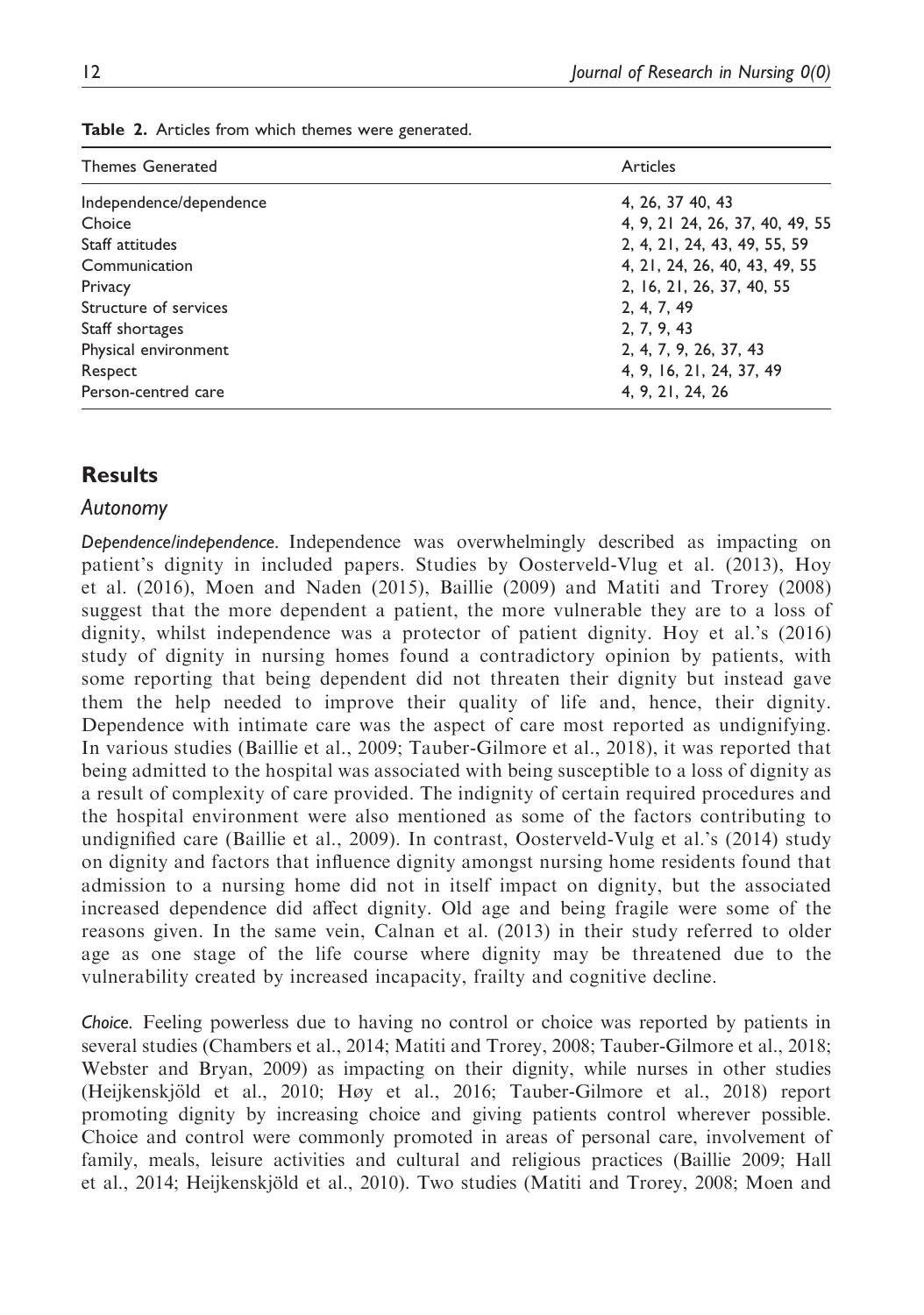Nåden, 2015) showed how lack of involvement and choice threatened patient dignity as some patients reported feeling powerless and devalued because of this. Interestingly, whilst most nurses alluded to promoting choice and involvement with their patients, patients in some studies (Calnan et al., 2013; Chambers et al., 2014; Hall et al., 2014) reported having their choices or preferences ignored due to a variety of factors such as staff shortages, staff attitudes, wanting to reduce work load and environmental or policy constraints.

The complexity of promoting choice whilst ensuring patient safety especially for patients with cognitive impairments was identified by nurses and home managers in two studies (Hall et al., 2014; Heijkenskjöld et al., 2010). Hall et al. (2014) note that nurses can find themselves in a dilemma when a patient's choice is deemed unreasonable or unsafe and attempts to negotiate safer choices are refused. Again, Baillie's (2009) study found that more dependent patients had less control and choice irrespective of their age, hence making them more vulnerable to a loss of dignity. This is further reiterated by Chamber et al. (2014) who found that sectioned patients reported feeling undignified where physical or chemical restraint was used.

## Healthcare delivery factors

Staff attitudes. Promoting choice and control is closely related to staff attitudes. Where staff were dedicated to promoting choice and control, they exhibited positive attitudes such as listening to patients and taking them seriously (Ooterveld-Vlug et al., 2014), giving patients required attention and being kind (Webster and Bryan 2009). The majority of the included studies (Baillie, 2009; Baillie et al., 2009; Hall et al., 2014; Heijkenskjöld et al., 2010; Oosterveld-Vlug et al., 2014; Webster and Bryan, 2009; Williams et al., 2016; Tauber-Gilmore et al., 2018) reported staff attitude as impacting on patient dignity. Across studies, attitudes perceived as rude, inattentive, disrespectful, uncompassionate and insensitive were reported by patients as negatively affecting their dignity.

Specific episodes where nurses' attitudes made patients feel devalued were described by patients and include offering a bed pan instead of the toilet when asked, peeping through drawn curtains, taking away buzzers to prevent patients from using them, telling patients to open bowels in pads, being bossy, speaking in an abrupt manner and refusing to answer buzzers (Baillie, 2009; Tauber-Gilmore et al., 2018). Conversely, staff attitudes such as being treated with respect, acting in a sensitive and compassionate manner with regards to continence and personal care, being present and listening to patients were found to positively impact on patient dignity (Heijkenskjöld et al., 2010). Consequently, Oosterveld-Vlug et al. (2014) and Høy et al. (2016) concluded that good professional care was a protector of patient dignity. Staff acknowledged that procedures carried out with the best intentions can become potentially undignifying if carried out without seeking adequate consent from the patient (Baillie et al., 2009).

Communication. Communication was a key feature of patient and staff descriptions of dignity. For example, in Moen and Naden's (2015) study, patients described feelings of indignity related to their inability to communicate due to serious illness, which was overcome once able to communicate. Another aspect of communication identified in other studies was the way and manner in which staff communicated with patients. When staff took their time to listen, provided sufficient information, made appropriate use of humour and used the right body language and tone, patients felt more dignified (Hall et al., 2014; Moen and Naden,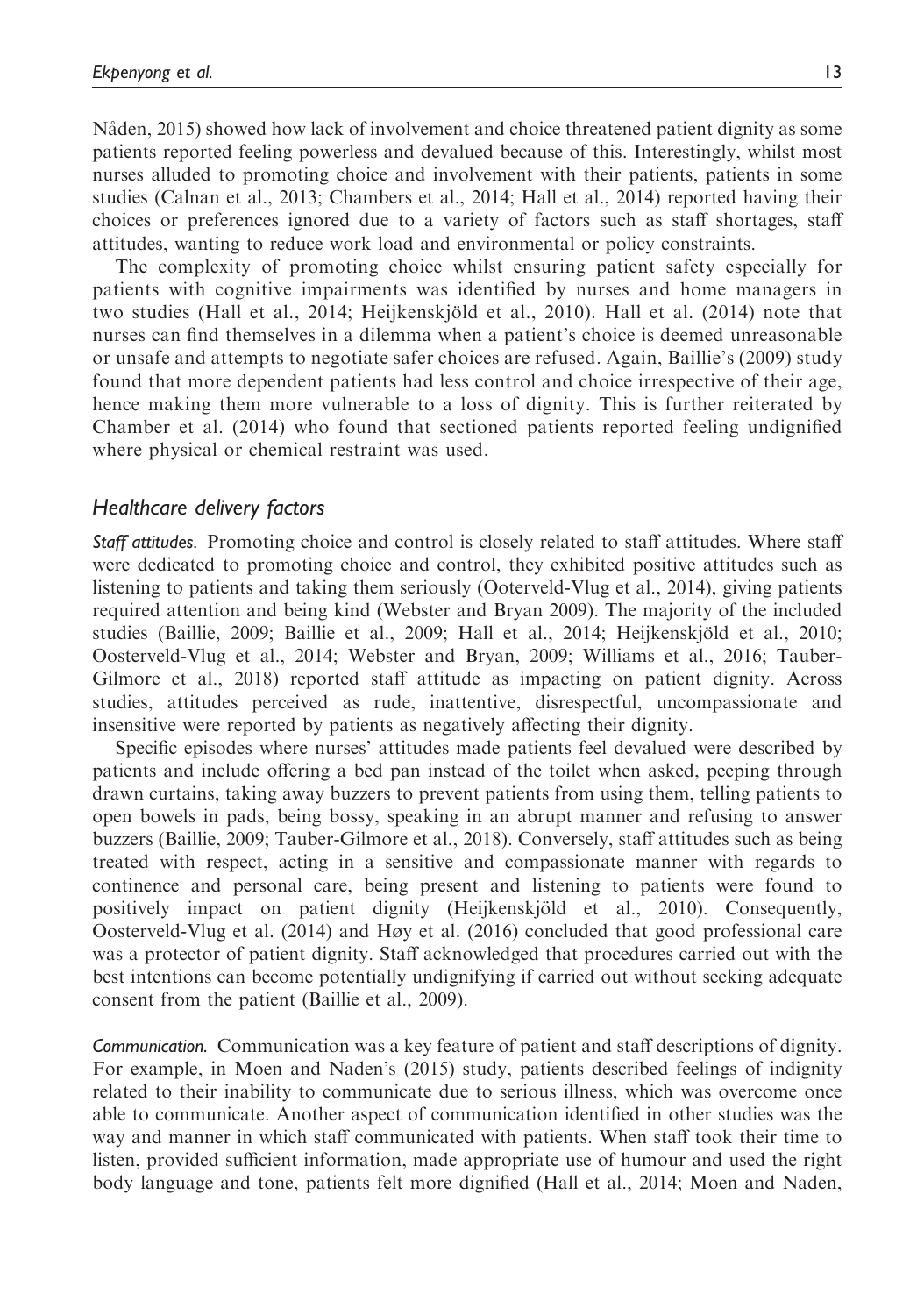2015; Webster and Bryan 2009). Conversely, poor and inappropriate communication such as talking over and ignoring patients detracted from the maintenance of patient dignity (Baillie, 2009). Among staff, lack of time to adequately communicate with patients or an inability to communicate effectively was identified as infringing on patient dignity (Heijkenskjöld et al., 2010; Tauber-Gilmore et al., 2018).

Privacy. Patients and professionals in the included studies related privacy to dignity. Privacy of body was most referred to by patients when discussing dignity (Baillie et al., 2009; Høy et al., 2016; Moen and Naden, 2015). Patients in one study (Webster and Bryan, 2009) acknowledged that some bodily exposure and embarrassment were expected in hospital, however nurses' attitudes were important in enhancing dignity. Staff preserved patients' privacy by respecting personal space, knocking before entering rooms (Hall et al., 2014) and drawing curtains prior to procedures requiring bodily exposure (Baillie et al., 2009). Conversely, nurses failed to preserve dignity in terms of privacy when they failed to empathise with patients' embarrassment during bodily exposure and failed to cover up exposed patients (Ferri et al., 2015). A lack of auditory privacy was also identified in two studies (Baillie, 2009; Matiti and Trorey, 2008) as threatening dignity.

## Organisational factors

Structure of services. The management and organisation of hospitals and care homes had a huge influence on patient dignity. Working in an organisation which prioritises dignity and dignity-promoting activities was identified by staff as paramount to delivering dignified care; however, where organisations were focused on meeting targets and staying financially afloat, patient care was often relegated to the back burner, in turn negatively influencing patient dignity (Baillie, 2009; Baillie et al., 2009; Calnan et al., 2013; Tauber-Gilmore et al., 2018). Ward staff in two of the studies (Baillie et al., 2009; Calnan et al., 2013) described the relentless pressure from management to move patients as quickly as possible in an effort to create beds to meet set targets, without regard to the impact this might have on the patient and their dignity. Patients in another study (Baillie, 2009) recounted how being constantly moved about made them feel less human and just a number on the board.

Good leadership at all levels was also reported as positively impacting on patient dignity (Baillie et al., 2009; Tauber-Gilmore et al., 2018). Baillie (2009) described the influence of good leadership on staff behaviours in relation to dignity on the ward since the ward manager was dedicated to ensuring dignified care, and led by example, this becoming evident in the behaviour of all staff. Additionally, nurses reported that an organisational focus on measureable aspects of care can detarct them from aspects of care which are immeasurable, such as the maintenance of patient dignity. This can, therefore, lead staff to focus on those aspects of care which are measureable, again impacting on patient dignity. Additionally, this can also lead to a focus on excessive documentation as opposed to providing actual dignified care (Calnan et al., 2013).

The impact of organisation policies or ward culture can have unintentional consequences for patient dignity. This was highlighted by patients who described instances where choices were restricted and preferences ignored in a bid to follow organisational policies or structures. Such policies could in themselves independently impact on patient dignity as described by Calnan et al. (2013) where patients with infections are isolated in single rooms leaving them feeling dejected and abandoned.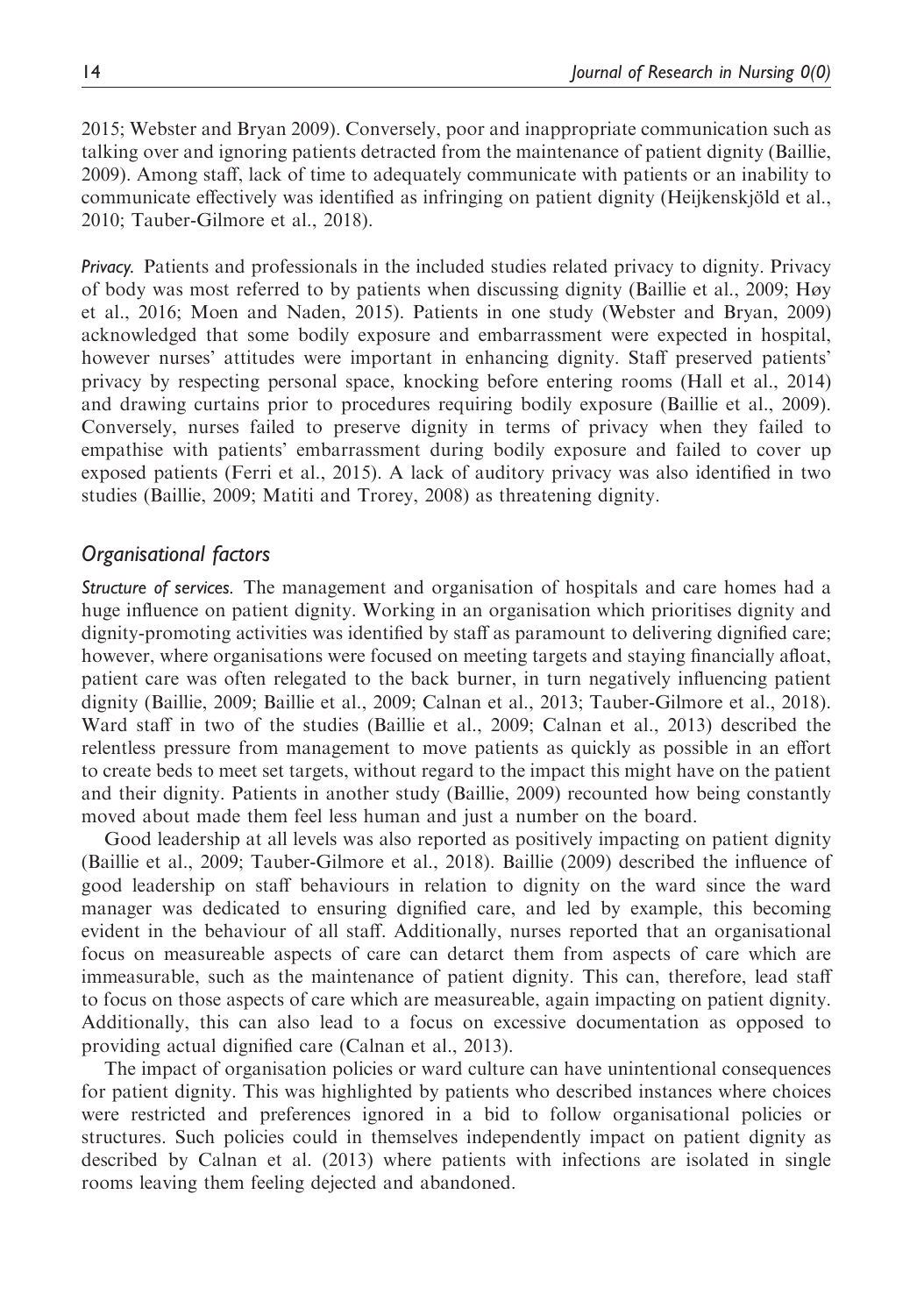Staff shortages. Nurses identified staffing levels as being of fundamental importance in maintaining patient dignity. Where there were staff shortages and heavy workloads nurses reported feeling unable to provide dignified care due to having to rush care in the limited time available in order to be able to meet the needs of all patients (Baillie et al., 2009; Chambers et al., 2014; Calnan et al., 2013). Conversely, adequately staffed wards allowed nurses more time with the patients which improved patient dignity. Managers in Oosterveld-Vlug et al.'s (2014) study report having limited funds to employ permanent staff hence a reliance on temporary staff. Sadly, patients in the same study described how being cared for by different individuals threatened their dignity.

Physical environment. Factors related to the environment where care is provided were identified in eight studies (Baillie, 2009; Baillie et al., 2009; Calnan et al., 2013; Chambers et al., 2014; Høy et al., 2016; Matiti and Trorey 2008; Oosterveld-Vlug et al., 2014; Webster and Bryan 2009) as influencing patient dignity. Observational findings by Calnan et al. (2013) depicted acute hospitals as confusing, poorly designed and inadequately signed such that patients, especially older patients, found it difficult finding their way which threatened their dignity. This was further corroborated by patients in semi-structured interviews who stated that similar looking wards made them feel confused and lost which took away any semblance of control they had.

Additionally, acute hospitals in included articles were characterised by limited space with care revolving around the patient's bed space; such limited space can make care episodes, especially personal care, potentially undignifying for patients. Calnan et al. (2013) identified an interesting point with regards to the unavailability of spaces such as day rooms where patients can go for diversionary activities to pass time. Hospital stays with care revolving around the bed can leave patients bored or depressed and slow down recovery therefore threatening their dignity. On the other hand, Chambers et al. (2014) found that well designed wards with the right decoration can have a positive impact on patient dignity since patients reported feeling more relaxed in newly designed wards with better spaces.

Sharing a room or bay with other patients or service user was also identified as impacting on patient dignity, however findings were contradictory. Some studies (Oosterveld-Vlug et al., 2014) found that sharing a room negatively impacted on patient dignity as it limited their privacy while other studies (Baillie, 2009) found a positive influence on their dignity as they got to enjoy meaningful conversations with other patients, enabling solidarity amongst patients who felt comfortable being with other patients in similar conditions.

# The meaning of dignity

Respect. Staff and patients in seven studies (Baillie, 2009; Chamber et al., 2014; Ferri et al., 2015; Hall et al., 2014; Heijkenskjöld et al., 2010; Matiti and Trorey, 2008; Tauber-Gilmore et al., 2018) conceptualised dignity as being treated with respect. Dignity was mostly described by patients in terms of feelings. For example, feeling respected featured predominantly in patient descriptions of dignity and was frequently associated with being treated as human. Interestingly, only one study associated dignity to an inherent human right (Baillie, 2009). Other terms such as being treated as worthy as opposed to insignificant were also used in their descriptions.

Person-centred care. Receiving care tailored to their specific needs was an essential feature of patient descriptions of dignity (Tauber-Gilmore et al., 2018) however, this was more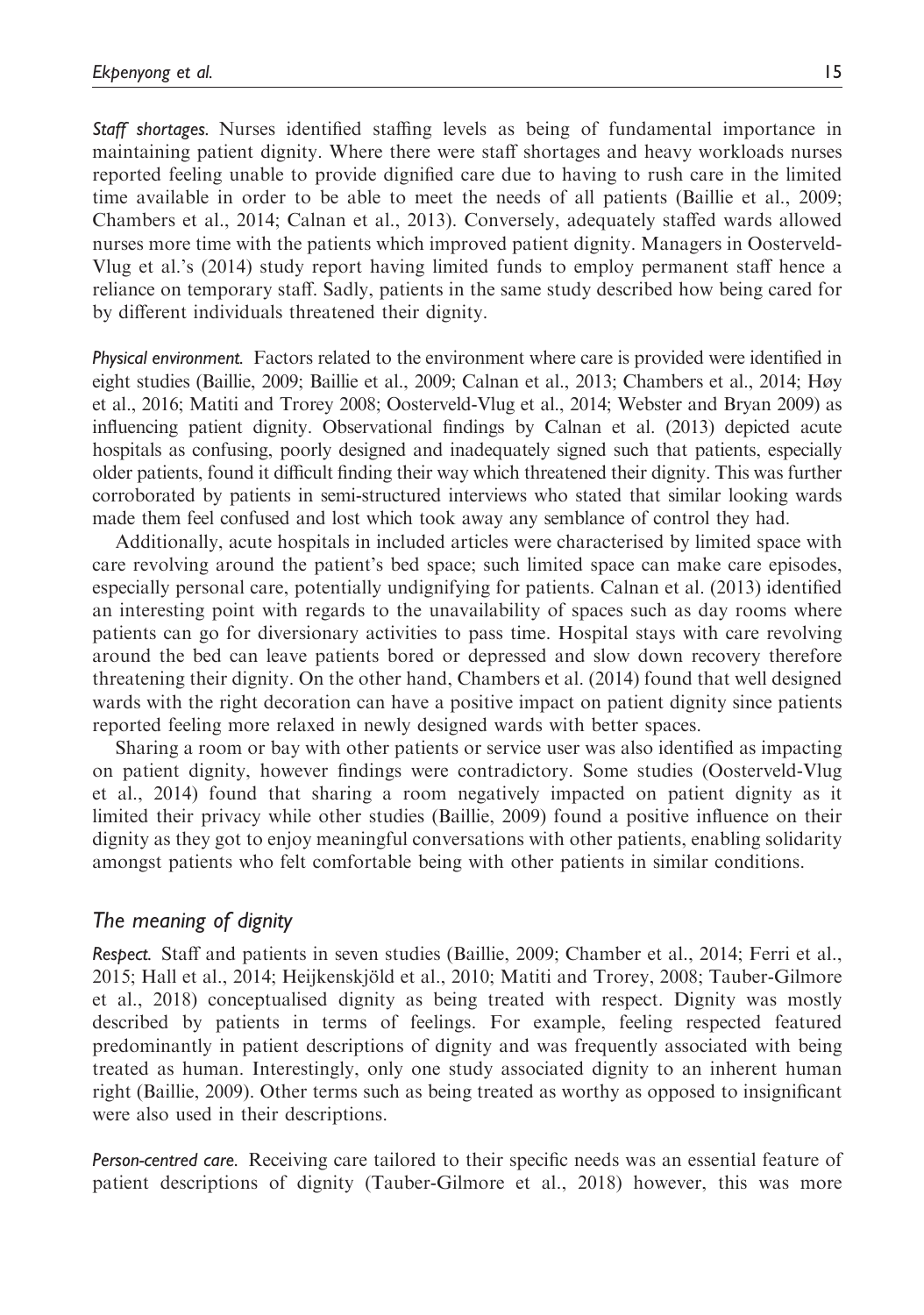prominent in staff descriptions with many promoting choice as a way of tailoring care to meet patient needs (Hall et al., 2014; Heijkenskjöld et al., 2010). The importance of paying attention to patient's individual preferences is most highlighted by a patient in Høy et al.'s (2016) study who, despite being an ardent baker in her youth, refuses to continue baking despite opportunities to do so. Prominent amongst patient descriptions is the need to continue to present themselves in a way that preserves their body-image or identity (Baillie, 2009; Hall et al., 2014; Høy et al., 2016); hair styling, shaving, make up and putting on their own clothes were identified as ways of doing this. Helping patients to look well-groomed was also identified by nurses as a method of promoting dignity. Wearing hospital gowns, even though identified as a necessity when attached to certain devices by patients, was identified as negatively influencing dignity. Baillie (2009) in her observations comments on the lack of awareness by nurses on the potential for hospital gowns which are readily put-on patients to threaten their dignity, especially with regards to their design which often leaves patients' buttocks exposed.

Forms of address were also identified by some patients and nurses as influencing dignity. The use of endearments which made patients feel like children was reported as undignifying (Chambers et al., 2014; Heijkenskjöld et al., 2010). Another study (Baillie, 2009) reported that being referred to by their first name was perceived as undignifying by a patient.

## **Discussion**

The study aimed to explore dignity as perceived by patients and nurses within hospital and community environments. A key finding of this review was that patients and nurses related dignity to respect or being treated as human. Consequently, findings suggest that when patients were treated with respect and treated others including other patients with respect, dignity was perceived as maintained. This finding has been replicated in other studies (Lothian and Philp, 2001; Sanǎková and Cáp, 2019). With regards to being treated as human, nurse and patient perspectives indicate that this was an important component of human dignity. As has been popularly reported in the literature, this aspect of dignity is closely related to the intrinsic dignity inherent in every human by mere belonging to the human race (Jacobson, 2009; Edlund et al., 2013).

The three overarching themes generated suggest that factors such as autonomy, healthcare delivery factors and organisational factors impacted on patient dignity. It established that autonomy was essential to the maintenance of patient dignity. Individuals have a right to be informed and make decisions for themselves which must not be violated unless it is determined the individual lacks the capacity to make the decision in question (MCA, 2005). Patients highlighted respecting their choices and providing information to enable choice as important to protecting their dignity.

Earlier studies, such as those of Hall et al. (2014) and Lothian and Philp (2001) have also identified the influence of autonomy on patient dignity. Additionally, this study showed that increased dependence due to impaired health negatively influenced patient autonomy and ultimately their dignity. However, Edlund et al. (2013) have argued that to reinstate damaged dignity one must accept the offer of help, accept and adjust to a new situation and allow oneself to be reliant on others through which a new form of dignity can be developed. Despite its importance to the maintenance of patient dignity Barclay (2016) notes that respect for patient autonomy is not synonymous with dignity.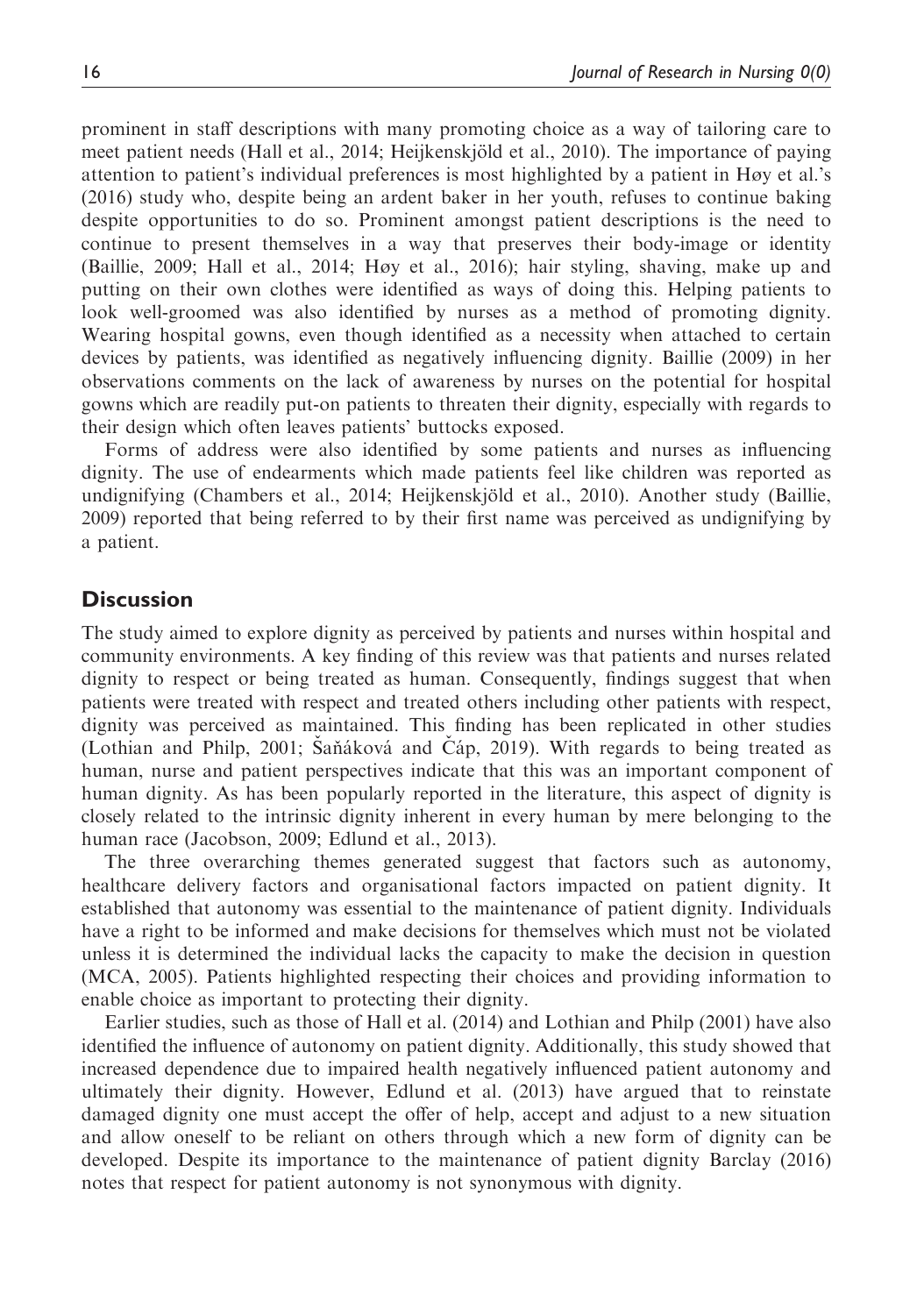The complexity of respecting patient autonomy whilst ensuring patient safety was identified by nurses in this study. This presents a dilemma where a patient can make autonomous decisions, it therefore becomes a balancing act between managing patient risk and respecting their autonomous wishes (Jakobsen and Sørlie, 2010; Ryan, 2003). This is made worse by the increasingly litigious culture propelling staff to ignore patient autonomy in a bid to minimise risk (Dimond, 2016). Mattiasson et al. (2005) have commented on the vulnerability to paternalism experienced by dependent patients even though beneficially meant but harmful to patient autonomy hence dignity. However, nurses have a legal, professional and ethical duty to respect patient autonomy hence, once a patient has the mental capacity to make a decision this must then be respected, since a failure to do so could lead to professional and legal sanctions (MCA 2005; Griffith and Tengah, 2017; NMC 2018). The link between dignity and staff behaviour has been widely reported. This highlights the notion of interpersonal dignity whereby behaviours from others convey feelings of worth (Jacelon, 2003).

This finding has been echoed in the findings of previous studies about dignity with consistency (Ebrahimi et al 2012; Hanson, 2014). For example, Koppelman (2002) found that when nurses did not treat patients as human or referred to them in terms of their primary illness or condition, this amounted to objectifying the patient thus violating their dignity. Lothian and Philp (2001) and Mullen (2019) found that when staff leave patients in a vulnerable position such as incorrect assumptions about patients' continence, being slow to answer call buzzers and making rude comments when toileting was requested, patients felt devalued. Failings in this most basic of needs were highlighted in the Francis Report (2013) but recent studies continue to show that lessons have not been fully learnt. In other studies, findings indicated that prompt and skilled care earned patient trust in both the professional and their sense of security (Efraimsson et al., 2001; Widäng and Fridlund, 2003).

In this study patients' and nurses' accounts of dignity enhancing communication were similar, both featuring descriptions of instances where the nurse took time to explain treatment, listen to and address patient concerns, and involved the patient where possible. These are all characteristics of effective communication according to Bramhall (2014). Likewise, earlier studies highlighted the significance of effective communication in the maintenance of patient dignity, for instance Kirk et al. (2004) and Thorne et al. (2013) found that patients and their families expected healthcare professionals to be expert communicators with the ability to initiate conversations and share important information. A patient-centred communication style has been proposed to improve patient understanding of their care (Robinson et al., 2008). Communication styles which use open-ended questions, pay attention to patient concerns and allow time for patients to express themselves have been identified as patient centred (Howie et al., 2004).

The influence of staff shortages on patient dignity was identified by both patients and nurses in this study. Due to poor staffing, nurses reported having heavier workloads and less time to appropriately interact with patients which detracted from their dignity. This supports findings from a previous study by Baillie (2008) where nurses report experiencing moral distress due to an inability to provide dignified care because of heavy workloads and time constraints.

This review found more similarity than differences in patient and nurse perceptions of dignity. A striking difference was the importance of confidentiality in the maintenance of dignity which was mostly prominent in staff descriptions but rarely present in patient descriptions. This may be due to nurses' awareness of the legal, ethical and professional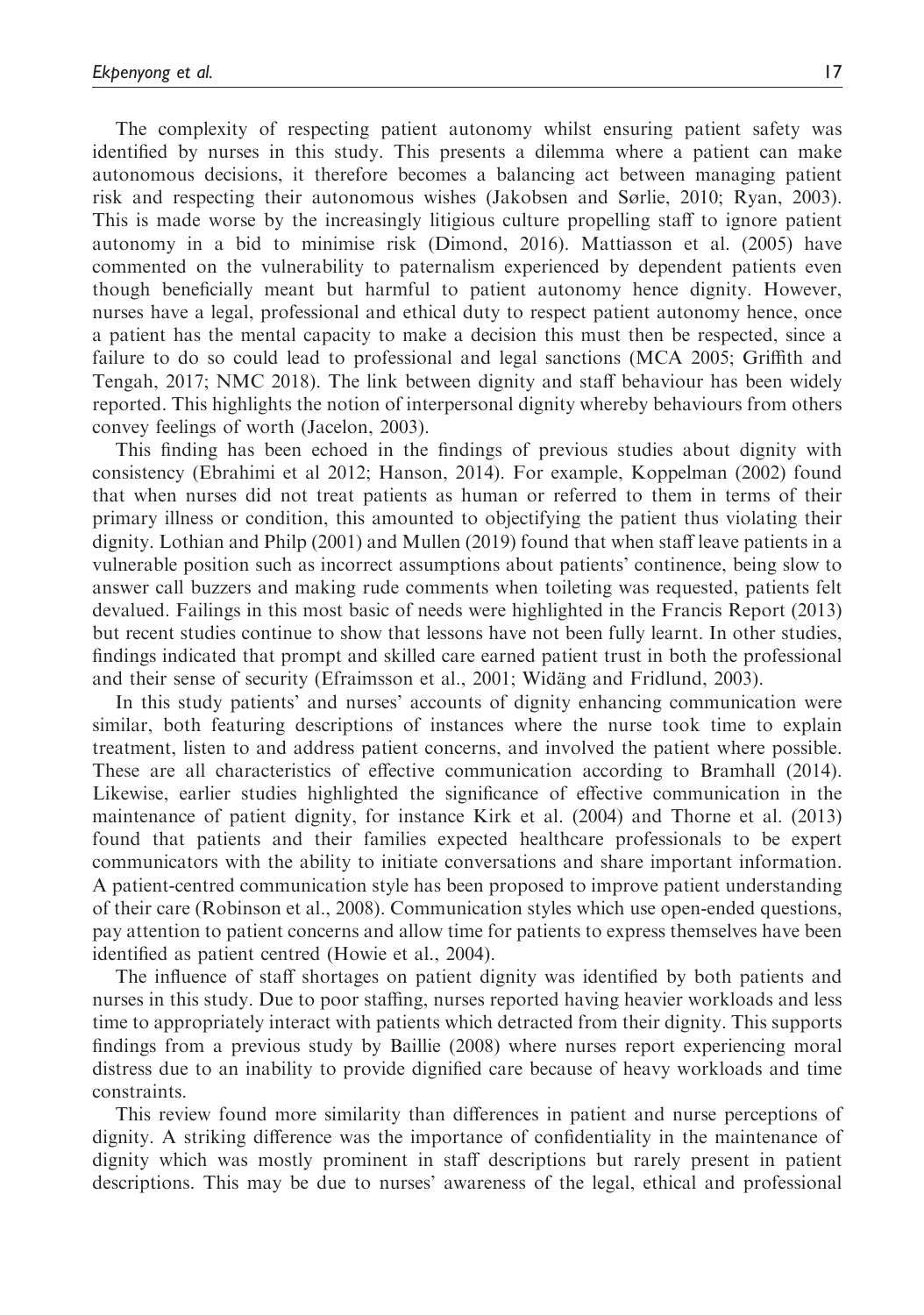implications of a breach in confidentiality which may be lost to the patient. Another important difference was in patient and nurse descriptions of care. Even though patients identified and described poor care, nurses rarely described any episodes of poor care. It can only be speculated as to why this was the case; possibly because these incidents were more noticeable to patients or because nurses were unwilling to report such events. The importance of healthcare professionals and patients having a shared understanding of what dignity means is important for ensuring dignified care (Barclay, 2016). Cronican (2017) has also reported how a lack of awareness of dignity-compromising situations or what is perceived as dignified can influence patient dignity via nurse–patient interactions.

#### Strengths and limitations

No research is flawless (Harvard, 2007). We have systematically undertaken all steps required to review the literature. The researchers acknowledge that this study has various strengths and limitations. Firstly, the study was limited by the methods of literature searching. The search was only conducted using official electronic scientific databases accessible from the authors' institution. It is possible that some significant articles are indexed in other databases to which the authors had no access. While the study might have been limited by the search strategy applied, this does not diminish the relevance of our findings and the value added to knowledge. The researchers made efforts to ensure all published articles relevant to the study were identified and included. Additional search strategies such as chain referencing were also adopted in order to identify all studies which may have been missed due to the above issues. An additional limitation, relating to identifying all relevant studies, was the fact that no effort was made to identify unpublished studies relevant to the study; this is particularly important as the impact of publication bias is well documented (Moher et al., 2009). It is therefore possible that relevant unpublished work which may have reported contradictory findings was missed. Future studies should therefore endeavour to contact key scholars in the area of study as they may have other studies which are relevant for inclusion.

Secondly, this review was limited to studies conducted in European countries and it is possible that including studies published elsewhere could have resulted in different findings and further illuminated the concept of dignity from other cultural perspectives. Despite these limitations the study has several strengths since much of the literature around dignity has focused on dignity in an end-of-life context.

## Conclusion

This study has synthesised knowledge around perceptions of dignity amongst patients and nurses, outside of the context of end of life. Dignity has been shown to have an important influence on the patients care journey. Various factors impact on patient dignity and how it is perceived. This review provides information on dignity from patients' and nurses' perspectives in a healthcare setting. The adoption of a person-centred approach may affect positive changes on patient dignity in hospitals. Furthermore, this review provides information for healthcare professionals, especially nurses, on what dignity in care is and how best to promote patient dignity. Preserving dignity is especially important in care for older patients because of their vulnerability. Educational materials should be developed based on the themes and subthemes synthesised in this study.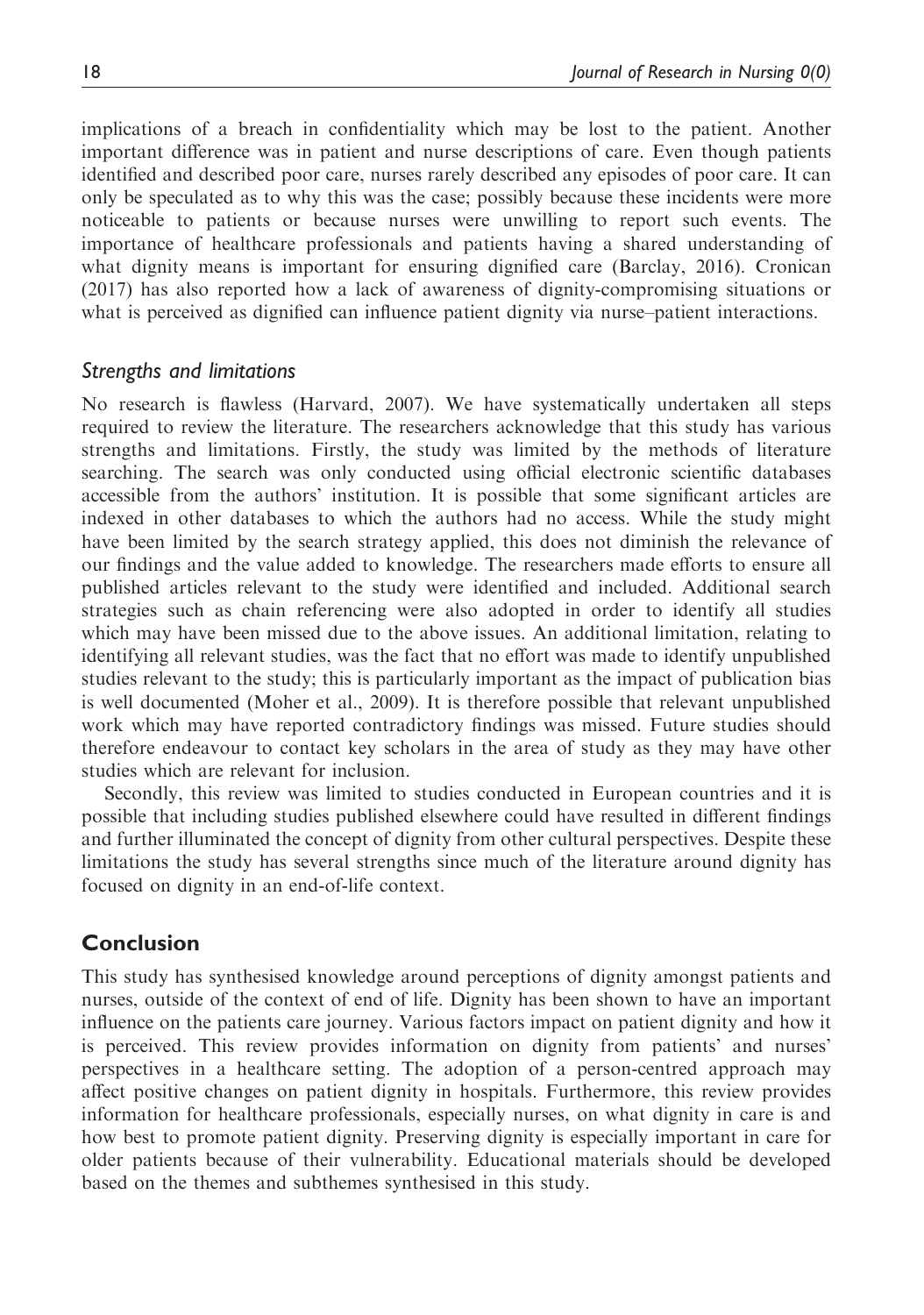# Key points for policy, practice and/or research

- . Independence enhanced dignity and confidence.
- . Choice is key to empowerment of patients and preservation of dignity.
- . Communication is an essential feature in enhancing a positive and dignified relationship between nurses and patients.
- . There is a strong relationship between privacy and dignity for both nurses and patients.
- . Receiving care tailored to specific needs is an essential feature of patient dignity.
- . The physical environment can impact on care and dignity.

#### Acknowledgements

We wish to thank the University of Wolverhampton library staff for their assistance with the literature searches.

#### Declaration of conflicting interests

The author(s) declared no potential conflicts of interest with respect to the research, authorship, and/or publication of this article.

## **Ethics**

Ethics approval were not needed for this literature review.

#### Funding

The authors received no financial support for the research, authorship, and/or publication of this article.

## ORCID iD

Mathew Nyashanu  $\bullet$  <https://orcid.org/0000-0001-7324-3837>

#### **References**

- Baillie L (2008) Mixed-sex wards and patient dignity: nurses' and patients' perspectives. British Journal of Nursing 17(19): 1220–1225.
- Baillie L (2009) Patient dignity in an acute hospital setting: a case study. International Journal of Nursing Studies 46(1): 23–37.
- Baillie L, Ford P, Gallagher A, et al. (2009) Nurses' views on dignity in care. Nursing Older People 21(8): 22–29.
- Bajwah S, Higginson IJ, Ross JR, et al. (2013) The palliative care needs for fibrotic interstitial lung disease: a qualitative study of patients, informal caregivers and health professionals. Palliative Medicine 27(9): 869–876.
- Barclay L (2016) In sickness and in dignity: a philosophical account of the meaning of dignity in health care. International Journal of Nursing Studies 61: 136–141.
- Bramhall E (2014) Effective communication skills in nursing practice. Nursing Standard 29(14): 53.
- Calnan M, Tadd W, Calnan S, et al. (2013) 'I often worry about the older person being in that system': exploring the key influences on the provision of dignified care for older people in acute hospitals. Ageing & Society 33(3): 465–485.
- Care Quality Commission (2011) Dignity and Nutrition for Older People. London: Care Quality Commission.
- Chambers M, Gallagher A, Borschmann R, et al. (2014) The experiences of detained mental health service users: issues of dignity in care. BMC Medical Ethics 15(1): 50.
- Chochinov HM, Hack T, McClement S, et al. (2002) Dignity in the terminally ill: a developing empirical model. Social Science and Medicine 54(3): 433–443.
- Critical Appraisal Skills Programme (2018) ''CASP checklist''. Available at: http://docs.wixstatic.com/ugd/ dded87\_7e983a320087439e94533f4697aa109c.pdf (accessed 29 May 2019).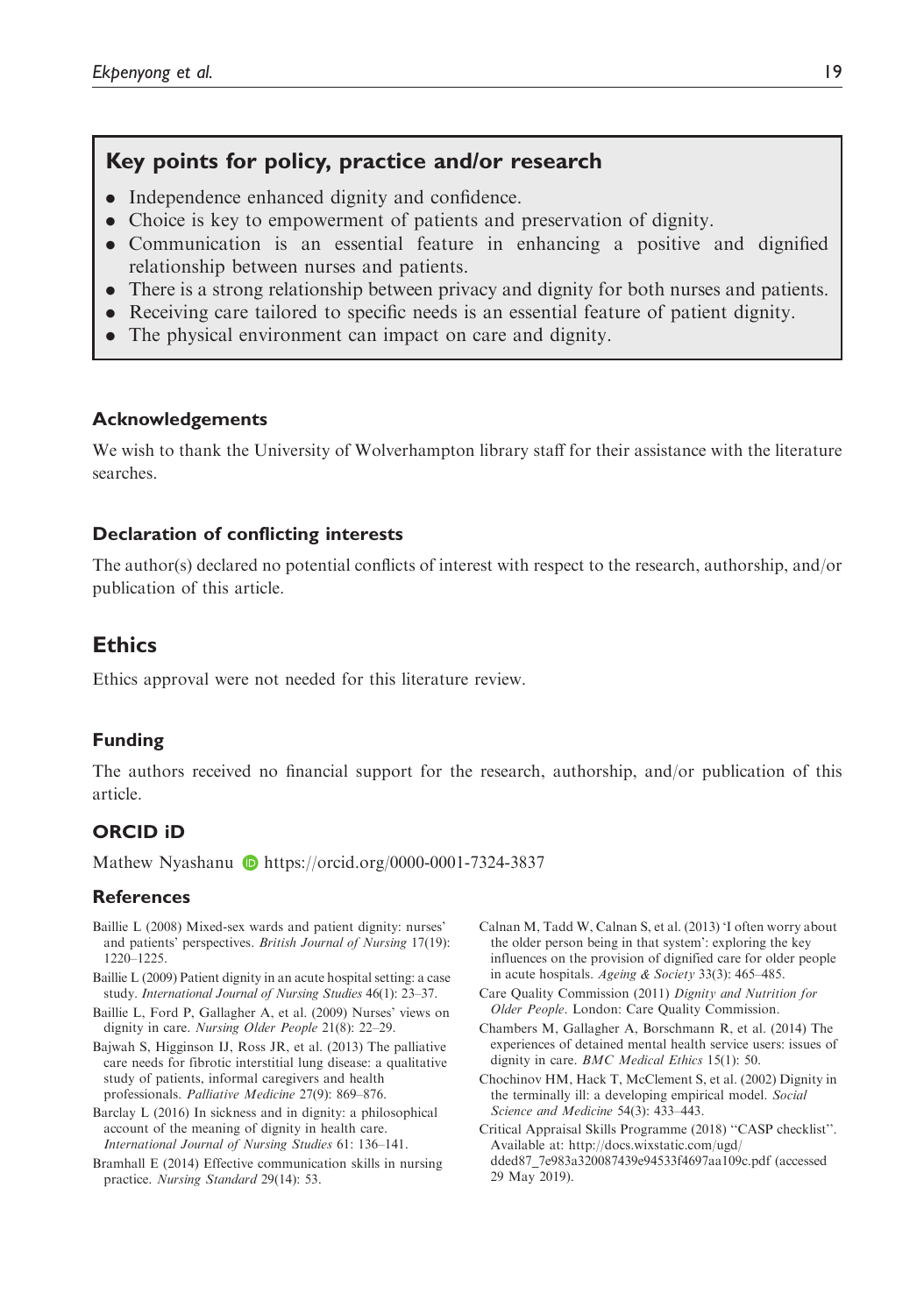- Cronican LR (2017) Preserving Dignity in the Long Term Care of Actively Dying Residents. Honours thesis, College of St Benedict/St John's University.
- Cronin P, Ryan F and Coughlan M (2008) Undertaking a literature review: a step-by-step approach. British journal of nursing 17(1): 38–43.
- Dimond B (2016) Legal Aspects of Pain Management 2nd Edition (Vol. 6). Andrews UK Limited.
- Dixon-Woods M, Agarwal S, Jones D, et al. (2005) Synthesising qualitative and quantitative evidence: a review of possible methods. Journal of Health Services Research and Policy 10(1): 45–53.
- Ebrahimi H, Torabizadeh C, Mohammadi E, et al. (2012) Patients' perception of dignity in Iranian healthcare settings: a qualitative content analysis. Journal of Medical Ethics 38(12): 723–728.
- Edlund M, Lindwall L, Post IV, et al. (2013) Concept determination of human dignity. Nursing Ethics 20(8): 851–860.

Efraimsson E, Höglund I and Sandman PO (2001) 'The everlasting trial of strength and patience': transitions in home care nursing as narrated by patients and family members. Journal of Clinical Nursing 10(6): 813-819.

Ferri P, Muzzalupo J and Di Lorenzo R (2015) Patients' perception of dignity in an Italian general hospital: a crosssectional analysis. *BMC Health Services Research* 15(1): 41.

Francis R (2013) Report of the Mid Staffordshire NHS Foundation Trust public inquiry: Executive summary. Vol. 947. London: HMSO.

Gallagher A (2004) Dignity and respect for dignity-two key health professional values: implications for nursing practice. Nursing Ethics 11: 587–599.

- Griffith R and Tengnah C (2020) Law and Professional Issues in Nursing. Exeter: Learning Matters.
- Guo O and Jacelon CS (2014) An integrative review of dignity in end-of-life care. Palliative Medicine 28(7): 931–940.
- Hall S, Dodd RH and Higginson IJ (2014) Maintaining dignity for residents of care homes: a qualitative study of the views of care home staff, community nurses, residents and their families. Geriatric Nursing 35(1): 55–60.
- Hanson S (2014) Is there evidence that walking groups have health benefits? A systematic review and meta-analysis. British journal of sports medicine 49(11): 710–715.
- Harcourt D and Rumsey N (2004) Mastectomy patients' decision-making for or against immediate breast reconstruction. Psycho-Oncology: Journal of the Psychological, Social and Behavioral Dimensions of Cancer  $13(2): 106 - 115$
- Harvard L (2007) How to conduct an effective and valid literature search. Nursing Times 103(45): 32–33.
- Heijkenskjöld KB, Ekstedt M and Lindwall L (2010) The patient's dignity from the nurse's perspective. Nursing Ethics 17(3): 313–324.
- Howie JGR, Heaney D and Maxwell M (2004) Quality, core values and the general practice consultation: issues of definition, measurement and delivery. Family Practice 21(4): 458–468.
- Høy B, Lillestø B, Slettebø Å, et al. (2016) Maintaining dignity in vulnerability: a qualitative study of the residents' perspective on dignity in nursing homes. International Journal of Nursing Studies 60: 91–98.
- International Council of Nurses (2012) The ICN code of ethics for nurses. Available at: [https://www.icn.ch/sites/default/](https://www.icn.ch/sites/default/files/inline-files/2012_ICN_Codeofethicsfornurses_20eng.pdf) [files/inline-files/2012\\_ICN\\_Codeofethicsfornurses\\_%20eng.](https://www.icn.ch/sites/default/files/inline-files/2012_ICN_Codeofethicsfornurses_20eng.pdf) [pdf](https://www.icn.ch/sites/default/files/inline-files/2012_ICN_Codeofethicsfornurses_20eng.pdf) (accessed 12 May 2019).

Jacelon CS (2003) The dignity of elders in an acute care hospital. Qualitative Health Research 13(4): 543–556.

- Jacelon CS (2004) Managing personal integrity: the process of hospitalization for elders. Journal of Advanced Nursing 46(5): 549–557.
- Jacobson N (2009) Dignity violation in health care. Qualitative Health Research 19(11): 1536–1547.
- Jakobsen R and Sørlie V (2010) Dignity of older people in a nursing home: narratives of care providers. Nursing Ethics 17(3): 289–300.
- Johnson SM, Cramer RJ, Gardner BO, et al. (2015) What patient and psychologist characteristics are important in competency for physician-assisted suicide evaluations?. Psychology, Public Policy, and Law 21: 420.
- Keenan KF, Van Teijlingen E and Pitchforth E (2005) The analysis of qualitative research data in family planning and reproductive health care. BMJ Sexual and Reproductive Health 31(1): 40–43.
- Kirk P, Kirk I and Kristjanson LJ (2004) What do patients receiving palliative care for cancer and their families want to be told? A Canadian and Australian qualitative study. BMJ 328(7452): 1343.
- Koppelman ER (2002) Dementia and dignity: towards a new method of surrogate decision making. The Journal of Medicine and Philosophy 27(1): 65–85.
- Leung D (2007) Granting death with dignity: patient, family and professional prespectives. International Journal of Palliative Nursing 13(4): 170–174.
- Lothian K and Philp I (2001) Care of older people: Maintaining the dignity and autonomy of older people in the healthcare setting. **BMJ** 322(7287): 668-670.
- Long AF, Godfrey M, Randall T, et al. (2002) Feasibility of Undertaking Systematic Reviews in Social Care. Part III.
- Mann J (1998) Dignity and health: The UDHR's revolutionary first article. Health and Human Rights 3: 30–38.
- Matiti MR and Trorey GM (2008) Patients' expectations of the maintenance of their dignity. Journal of Clinical Nursing 17(20): 2709–2717.
- Mattiasson AC, Andersson L, Mullins LC, et al. (1997) A comparative empirical study of autonomy in nursing homes in Sweden and Florida, USA. Journal of Cross-Cultural Gerontology 12(4): 299–316.
- Mental Capacity Act (2005) Code of Practice. Available at: https://assets.publishing.service.gov.uk/government/ uploads/system/uploads/attachment\_data/file/921428/ Mental-capacity-act-code-of-practice.pdf.
- Miles MB, Huberman AM and Saldaña J (2014) Qualitative Data Analysis: A methods sourcebook, 3rd ed. Thousand Oaks, CA: SAGE.
- Moen EK and Nåden D (2015) Intensive care patients' perceptions of how their dignity is maintained: a phenomenological study. Intensive and Critical Care Nursing  $31(5)$ : 285–293.
- Moher D, Liberati A, Tetzlaff J, et al. (2009) Preferred reporting items for systematic reviews and meta-analyses: the PRISMA statement. Annals of Internal Medicine 151(4): 264–269.
- Mullen RF (2019) Exploring Nursing Students' Perspectives on Preserving Dignity in Care: A mixed methods Q-methodology study. PhD thesis, Edinburgh Napier University.
- Nordenfelt L (2004) The varieties of dignity. Health Care Analysis 12(2): 69–81.
- Nordenfelt L and Edgar A (2005) The four notions of dignity. Quality in Ageing and Older Adults.
- Nursing & Midwifery Council (NMC): 2015. The Code: Professional standards of practice and behaviour for nurses and midwives. Available at [https://www.nmc.org.uk/](https://www.nmc.org.uk/globalassets/sitedocuments/nmc-publications/nmc-code.pdf)